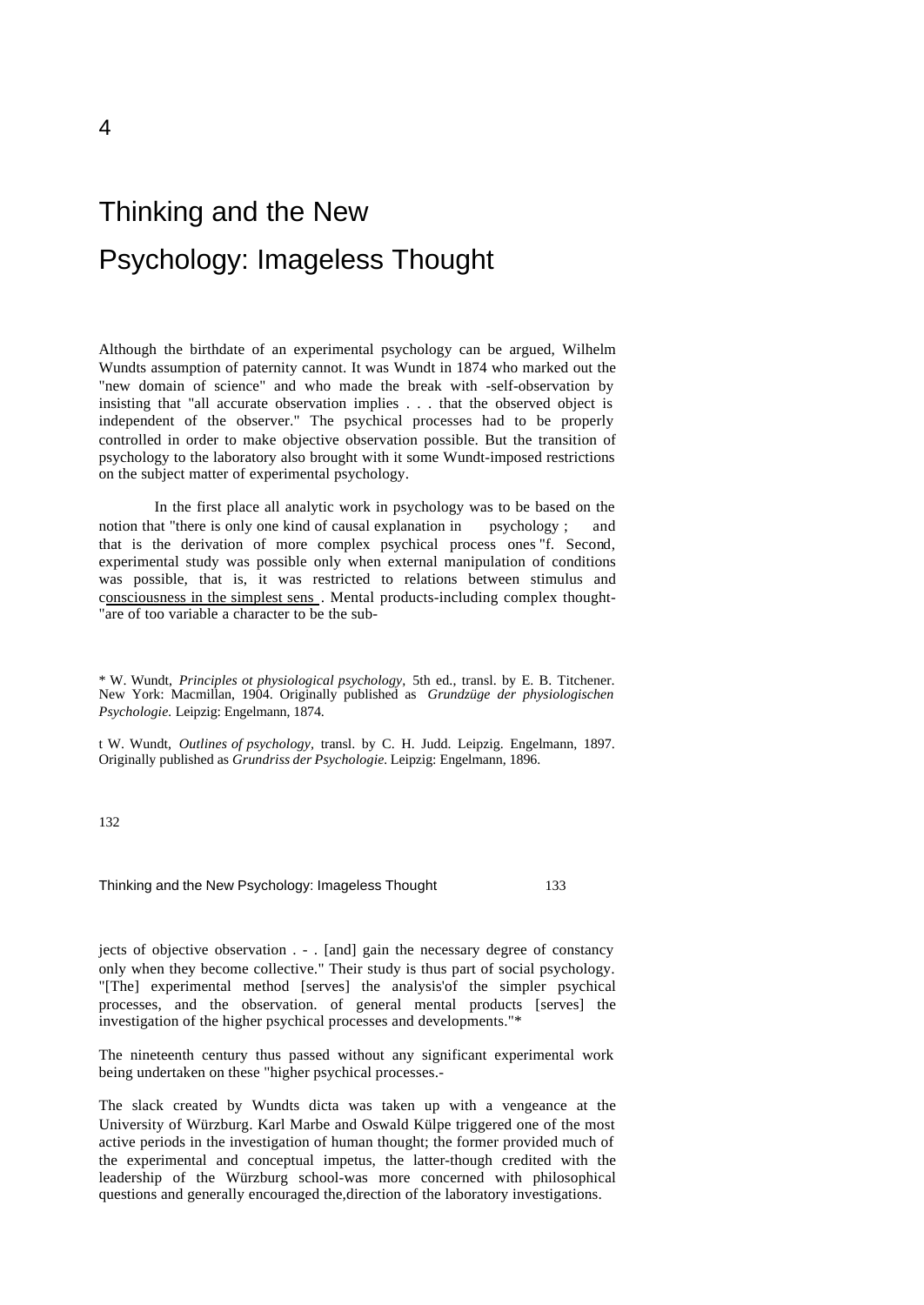The first paper to come out of this new school was by Mayer and Orth in - 1901. They, like the other members of the Würzburg group, assumed much of the associationist theory whieh preceded them, but in the course of a study of qualitative aspects of the associational process-initiated by Marbe-they stumbled across an unexpected finding. While examining the thought processes intervening between a stimulus word and the subjects reaction, they found that subjects frequently reported a kind of conscious experience that was neither an image nor an awareness of an act of will or choice. They also noted that sometimes associations were made to the stimulus word without any conscious processes whatsoever, and although this finding might seem to be troublesome for a theory of thinking based on the association of images, this aspect of the problem seemed not to bother them. They were struck, however, by those conscious processes that seemed to be completely imageless. Since their subjects could not describe these processes beyond saying that they had them, Mayer and Orth were in turn helpless to say anything about them. As a solution, they

\* W. Wundt, *Outlines ot psychology,* transl. by C. H. Judd. Leipzig: Engelmann, 1897.

# 134 Thinking: From Association to Gestalt

coined a phrase, dispositions of consciousness *(Bewusstseinslagen*), took note of the occurrence of these states, called them states of consciousness inaccessible tofurther analysis, and let it go at that.\*

This seemingly negative finding was an extremely important one. First of all, it was an entering wedge into the closed ranks of association theory. For if thinking consists of associations between images-asserted since Aristotle's time-how can there be thought with no images present? What mediates the obviously meaningful response to the stimulus word? Perhaps even more important, however, was that Mayer and Orth were forced to invent, albeit reluctantly, a new theoretical term. In the face of their subjects being unable to describe what was going on, they were forced to remove themselves from the subjects' theorizing and to invent a term of their own. This is not to say that theoretical terms were alien to psychologists or that they were invented by the Würzburgers. Rather, this was the major step toward letting the subjects' *behavior* dictate the necessity for inventing such a term. just as in other fields of psychology, the theory of thinking was forced to invent theoretical concepts to bridge an introspective void.

4 Alfred Binet, working in France at the same time as the Würzburgers in Germany, came to the same conclusion with regard to imageless thought *(L'éftude expérimentale de 1'intelligence,* Paris, 1903). He stated his position even more strongly, saying that elaborate images such as found in daydreaming were incompatible with the rapid processes of thought. He once illustrated the inadequacy of the image theory by rernarking that with a million dollar thought one only has a nickel's worth of images.

1

The Qualitative Investigation of Associations 135

# *A. Mayer and J. Orth*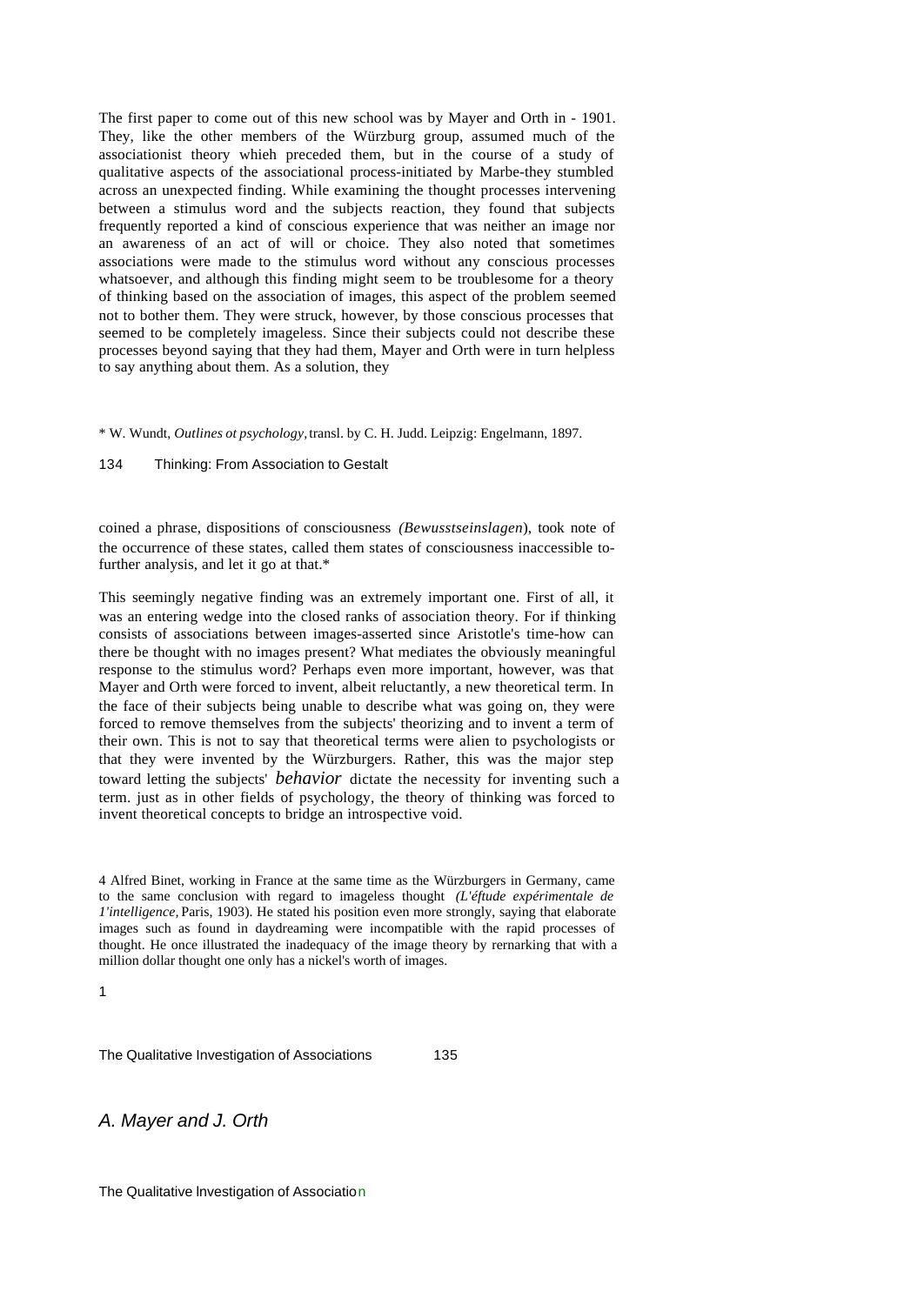Marbe and Orth have previously pointed out that all the usual categorizations of associations suffer to some degree from the error that the bases for these categories have been derived from logical points of view, rather than from the nature of the associations. The reasonable demand to base the categorization of associations on their qualities and not on other considerations suggests a more thorough examination of the qualitative differences among associations.

At the same time it must be made quite clear that many different experiences are subsumed under the concept of association and that facts and categories that are derived from one group of associations cannot be simply transferred to others. Qualitative investigations and new attempts-at the categorization of associations must at first be limited to a certain class of associative processes, and only later can the question be asked whether the same facts can be found within other classes and whether the same categories make sense there.

On the basis of such considerations, Dr. Marbe has set us the task of examining the associations that arise when the subject reacts with a spoken word to a word called out to him, and to attempt to find a useful categorization of these associations.

Such an examination can only be fruitful if we assume that we

A. Mayer ond J. Orth, Zur qualitotiven Untersuchunq der Association. Z. f. Psychoi., 1901, 26,1-13. Transl. by George and Jean M, Mandler.

136 A. Mayer and J. Orth

can become acquainted, as precisely as possible, with those processes which the observer experiences during the experiment.

Since it seemed likely that the qualitative differences among the associations to be examined would be reflected in their association [reaction] times, we incorporated appropriate time measurements into our experiment. In particular, our experiments pursued the following sequence:

After having attracted the observer's attention with a "ready' signal, the experimenter called out the stimulus word and activated a stop watch at the same time. As soon as the subject had begun to pronounce the response word, the watch was stopped. The observer then reported all his conscious processes which had taken place from the moment of the presentation of the stimulus word up to the end of his reaction. These reports were recorded by the experimenter. The association time, obtained from the stop watch, was then also noted in the protocol. [There follows an apology and justification for using a clock with divisions no finer than a fifth of a second.] . . . During the entire experimental period the observer closed his eyes in order to avoid disturbing or influencing the associative process through visual perceptions. [There follows a description of the primarily monosyllabic nouns that were used as stimulus words as well as a description of the number and identity of experimenters and subjects  $(N = 4)$ .] ...

An examination of the results showed, first, that for a number of associations the stimulus word acted directly to elicit the response, i.e., without any conscious processes mediating the link between stimulus and response word. We shall designate these responses as responses without intervening conscious processes in contrast to those where psychic events are interposed between stimulus and response word.

We next set ourselves the task of determining the relative frequency and duration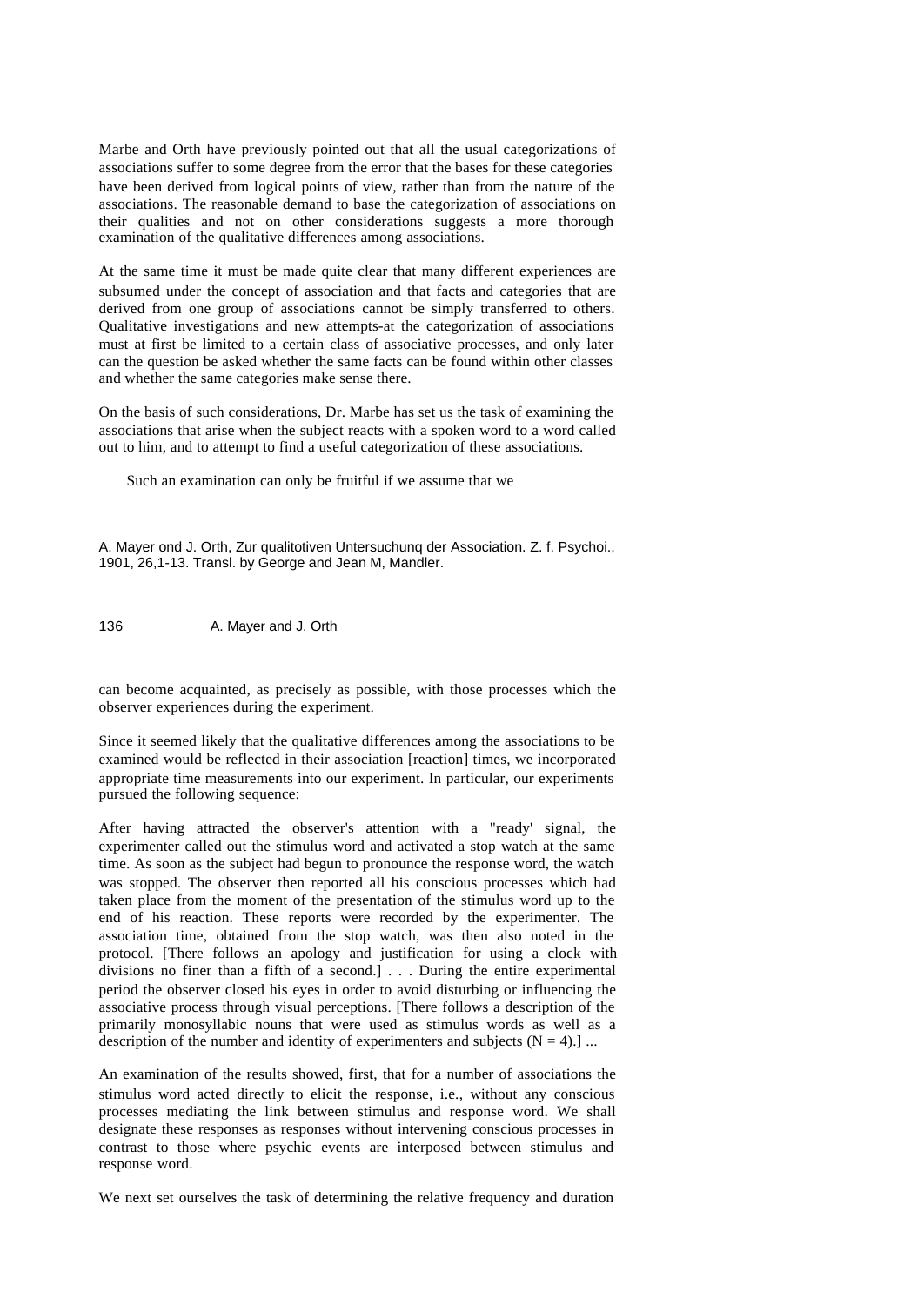of these associations. -[There follows some description of the method of determining mean latency values and of the tables that contain the relative frequency and duration of these two types of associative processes.] ...

The first table seems to show that associations with intervening conscious processes generally appear more frequently than those

# The Qualitative Investigation of Associations 137

without intervening conscious processes [by ratios from 13:1 to 11]. Despite large individual differences, it is quite clear that associations with intervening conscious processes show relatively longer durations than those without intervening conscious processes.... [The same results were obtained in a second series which also showed that], despite obvious individual differences, the associations with intervening conscious processes are more frequent and take place more slowly than those without intervening conscious processes.

The next tables are concerned with a more detailed classification of the associations with intervening conscious processes. Internal psychic events-that is, conscious processes exclusive of perceptions-are divided into images, which may be more or less complex and more or less characterized by feeling tone, and acts of will, which also may be more or less complex and more or less accompanied by feeling tone. For the time being, we do not want to take any position on the question whether acts of will can be derived from images and feelings, much less would we want to answer this question in the negative. Apart from these two classes of conscious processes, we must introduce a third group of conscious events which has not been adequately stressed by contemporary psychology and to the recognition of which we were-in the course of our experiment-forcibly directed. The subjects very frequently reported that they experienced certain conscious processes which they could describe neither as definite images nor as acts of the will. Mayer, serving as a subject, made the observation that following the stimulus word "meter" there occurred a peculiar conscious process, not further definable, which was followed by the spoken word "trochee." In other cases, the subject was able to describe these psychic events more clearly. For example, Orth observed that the stimulus word "mustard" released just such a peculiar conscious process, which he thought might be characterized as "a memory of an idiomatic expression." This was followed by the response "grain." In all such cases, however, the subject was unable to find in his consciousness the slightest trace of the presence of those images which he used in his report of the psychic events. Despite their obviously quite different qualities

# 138 A. Mayer and J. Orth

we include all of those conscious processes under the name of *"Bewusstseinslagen."* [dispositions of consciousness].\* The reports of the observers show that these dispositions were sometimes accompanied by feeling tone, but also sometimes without any feeling tone whatever.

Our data indicated that frequently only one psychic event intervenes between stimulus and response word. For example, one subject reported that the stimulus word "crayon" ["Stift"-which has a variety of different meanings] was followed by a very clear visual image of a friend of that name, whereupon the response "student followed. The protocols also show that two conscious processes may intervene between stimulus and response. For example, for one subject the stimulus word 'lead" evoked a clear visual image of a flat, light gray piece of lead; this was followed by the acoustic-motoric word image "heavy." which on its part produced the response "heavy." Finally, our results showed that even three and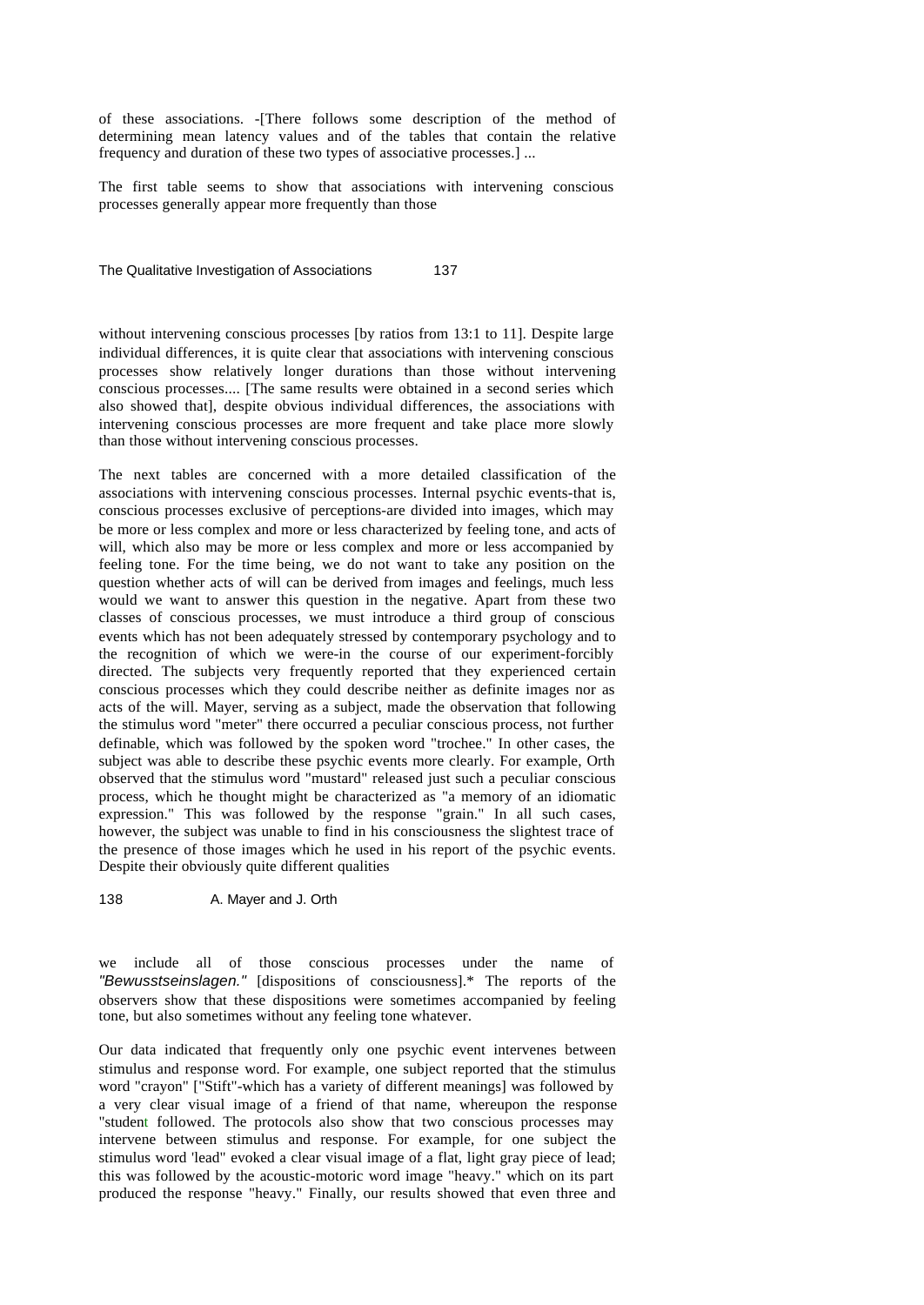more conscious processes may intervene between stimulus and response word.

[There follow tables showing the relative frequency with which one, two, three, and more intervening conscious events were reported by subjects, as well as the respective reaction times.]

These results show certain differences in the response mode of individual observers in that for three subjects one intervening conscious process was most frequent, while two, three, or more such processes occurred less frequently. For the fourth observer, one psychic event was relatively infrequent while two psychic events most frequently intervened between stimulus and response. Despite all individual differences, the results quite clearly produce the law that the average association time increases with the number of intervening conscious processes.

As our next task, we decided to investigate in greater detail those responses where only one conscious process intervened between stimulus and response.

Our results show that this one psychic event is not infrequently a word image. For example, for one subject, the stimulus word

\* Translators' note: Titchener first translated *"Bewusstseinslagen"* as---conscious attitudes." The changed modem usage of the word "attitudes" suggests, among other considerations, the choice of "dispositions.-

The Qualitative investigation of associations 139

. soul" evoked the acoustic-motoric word image " body " which then produced the association "spirit" The one intervening conscious process was also frequently theimage of an object. For example, one subject reported that following the stimulus word "chimney" the visual image of a chimney-sweep was evoked, which was followed by the response "chimney-sweep." Some of our previous examples also show that a general disposition of consciousness may form the only mental process that occurs between stimulus and response words. Finally, the subjects often described this one intervening conscious event as an act of will. One subject reported that the stimulus word " luster " occasioned a search for a connection, where upon the response "sun" was evoked. We then asked ourselves the question: Which was the most frequent intervening event between stimulus and response: a word image, an object image, a disposition of consciousness, or an activation of will? At the same time, we sought to solve the problem whether one or the other type of intervening conscious events slows down or speeds up the response process. Despite intensive investigation of our material, we found very little lawfulness in this direction. What was shown was the already fairly obvious fact that images intervene more frequently than dispositions of consciousness or activations of the will, as well as the rather valuable result that acts of the will slow down the associative sequence.

[There follow two tables that show that for all subjects the mean reaction time for responses with intervening conscious processes involving an activation of will is longer than for those responses where no activation of the will was observed.]

These tables show quite clearly that processes involving the will slow down the associative sequence.

Our material also indicated that the conscious processes intervening between stimulus and response may either be accompanied by feeling tone or not. One subject observed, for example, that for him the stimulus word "forest" evoked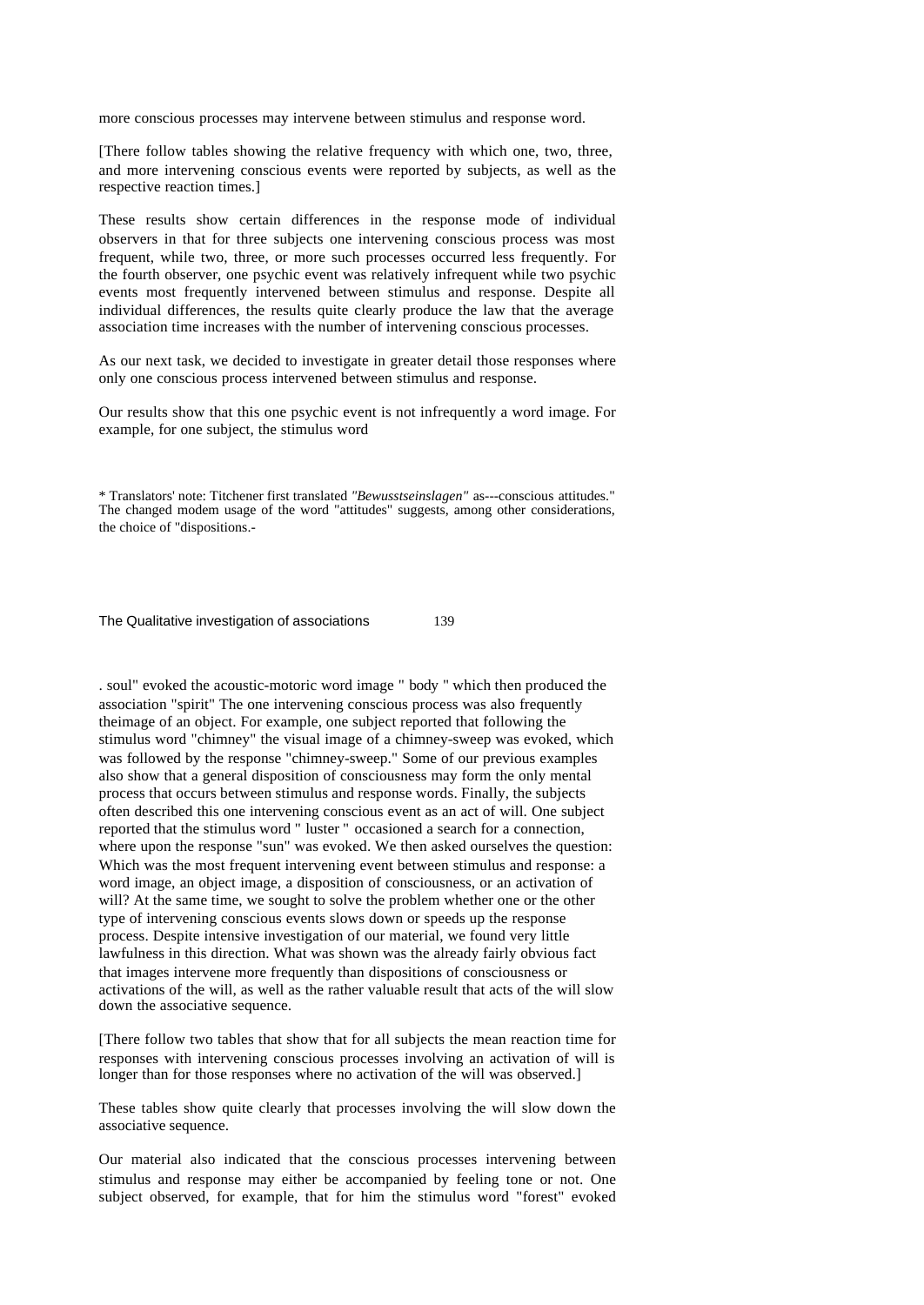aVisual image of a forest accompanied by positive feeling, which was then followed by the response "green."

[There follow two tables showing the frequency of those associations that are and those that are not accompanied by feeling tone, as well as their average reaction times.]

Despite obvious individual differences, these tables show clearly

140 A. Mayer and J. Orth

that the intervening experiences are in most cases without any feeling tone; beyond that, however, we observed that the average duration of associations with intervening conscious processes accompanied by feeling tone. is considerably longer than the duration of all the others.,

We now asked ourselves whether the direction of the feelings that accompany the associative processes influence the associative duration.

[There follow two tables that show the frequency of responses with pleasurable mediating links as against those with unpleasurable mediating links, as well as their respective reaction times.]

These tables show clearly that the negative feeling tone of intervening conscious processes decreases the associative speed.

Finally, we found during the perusal of our protocols that conscious processes (including feelings) may be observed not only parallel to the stimulus word but also parallel to the response word. For one subject, the response "worm" that immediately followed the stimulus word "tape" was accompanied by the visual image. of a tapeworm. For another observer, hearing the stimulus word "chorale" evoked a pleasurable feeling, whereupon the response . sing" followed. The small number of cases falling into this category, however, does not permit us to draw any important generally valid conclusions. Therefore, we must leave for later investigations the solution to such questions as whether parallel psychic processes accompany the stimulus or the response word more frequently, whether any one particular group of psychic processes plays this parallel role more frequently than others, and in what direction these parallel events influence the association time. We can only say th at accompanying experiences (including feelings) may occur parallel with either the. stimulus or the response word. Despite the fact that our results do not directly support it, we may assume that even within an associative process various experiences may accompany the stimulus as well as the response word.

In the following we summarize the most important results of our study:

When a subject is given the task of responding to a spoken word with another spoken word, different conscious processes.may oc-

The Qualitative Investigation of Associations 141

cur. First, the response word may immediately follow the stimulus word; second, one or more conscious processes may intervene between stimulus word and response word.

It then appears that responses without intervening conscious processes take place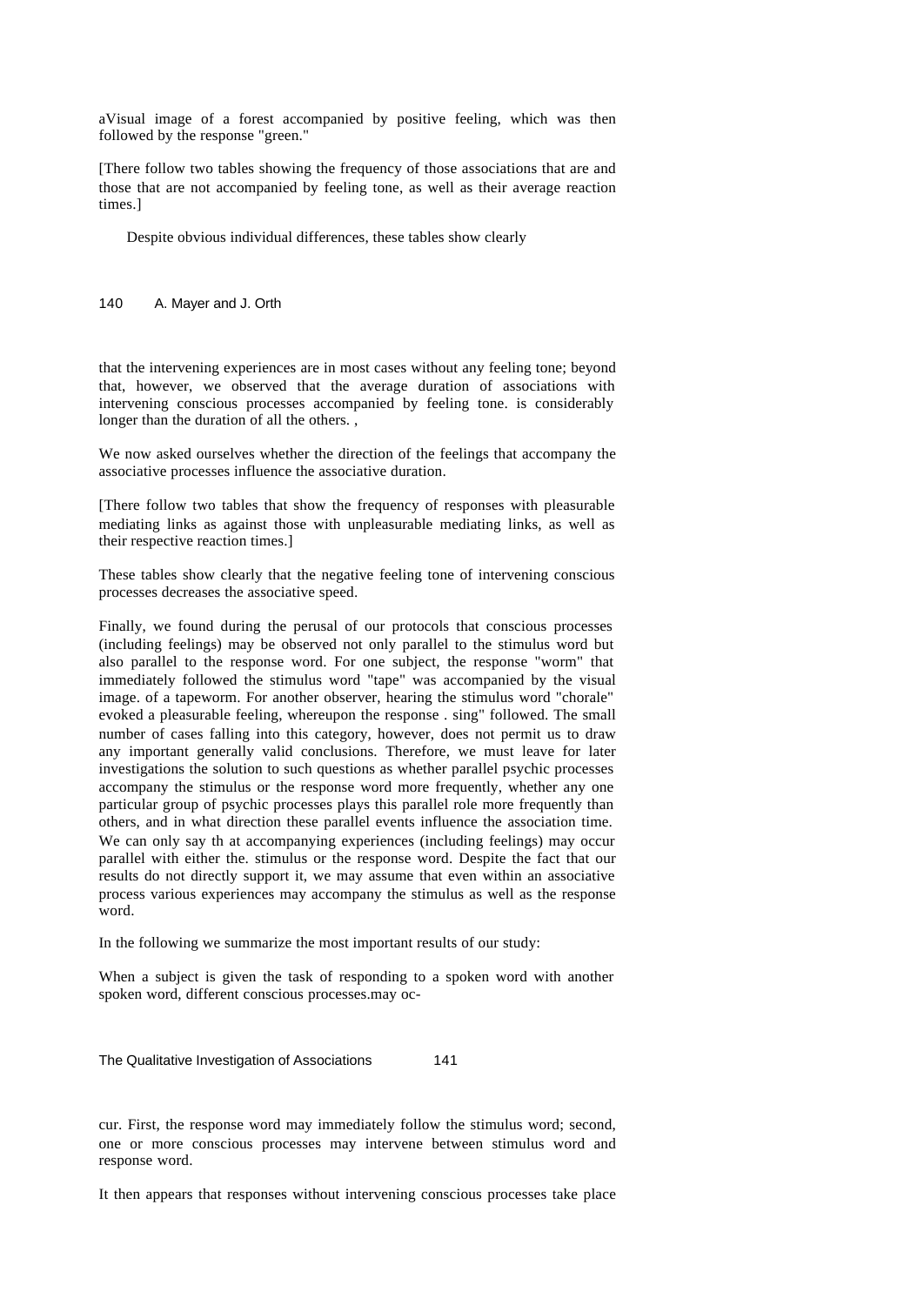more quickly than those with intervening conscious events, and responses with one intervening conscious process take place more quickly than those where several psychic events intervene between stimulus and response word.

Responses with intervening conscious processes occur in general more frequently than those without intervening conscious events.

Whenever activations of the will are found among the intervening conscious processes, the reaction process is slowed down.

The conscious processes following the stimulus words are only in a few cases accompanied by feeling tone. In most cases there is no accompanying feeling tone. The feeling tone of the intervening conscious events slows down the associative process; negative feeling tones delay it more than positive ones. .

If one now were to attempt a categorization of the associations that occur between spoken stimulus and response words, and if such a categorization is to be based on qualitative differences among associations, it would look approximately as follows:

The associations are divided either into:

(a) Those without intervening-, conscious processes, and

(b). Those with intervening conscious processes which may Q further be subdivided according to their number, type and feeling tone, .

or

# (a) Those without accompanying conscious processes,

(b) Those where conscious processes accompany the stimulus word,

(c) Those where the response words are accompanied by conscious processes, and, ,

(d) Those where both stimulus and response words are accompanied by other experiences.

Extensive further observations would show that even this second categorization is subject to further subdivision.

142 Thinking: From Association to Gestalt

[There follows a paragraph thanking Marbe for his valuable advice as well as two subjects for their support of the study.]

It was an uneasy transition in the history of thought. Neither Mayer and Orth, nor Marbe, with whom they were working, were able to do much with this new phenomenon, but Marbe was startled to find a similar problem in his studies of judgment.

Marbe had set himself the task of determining, with the help of the new experimental method of controlled introspection, what conscious processes were involved in the act of judgment. The judgment was considered to he the most basic unit of rational thought; it had been studied intensively by logicians for centuries, and thus it was clear that a great deal was known about it. But exactly what? No distinction had yet been made between the judgment as a human act, and judgment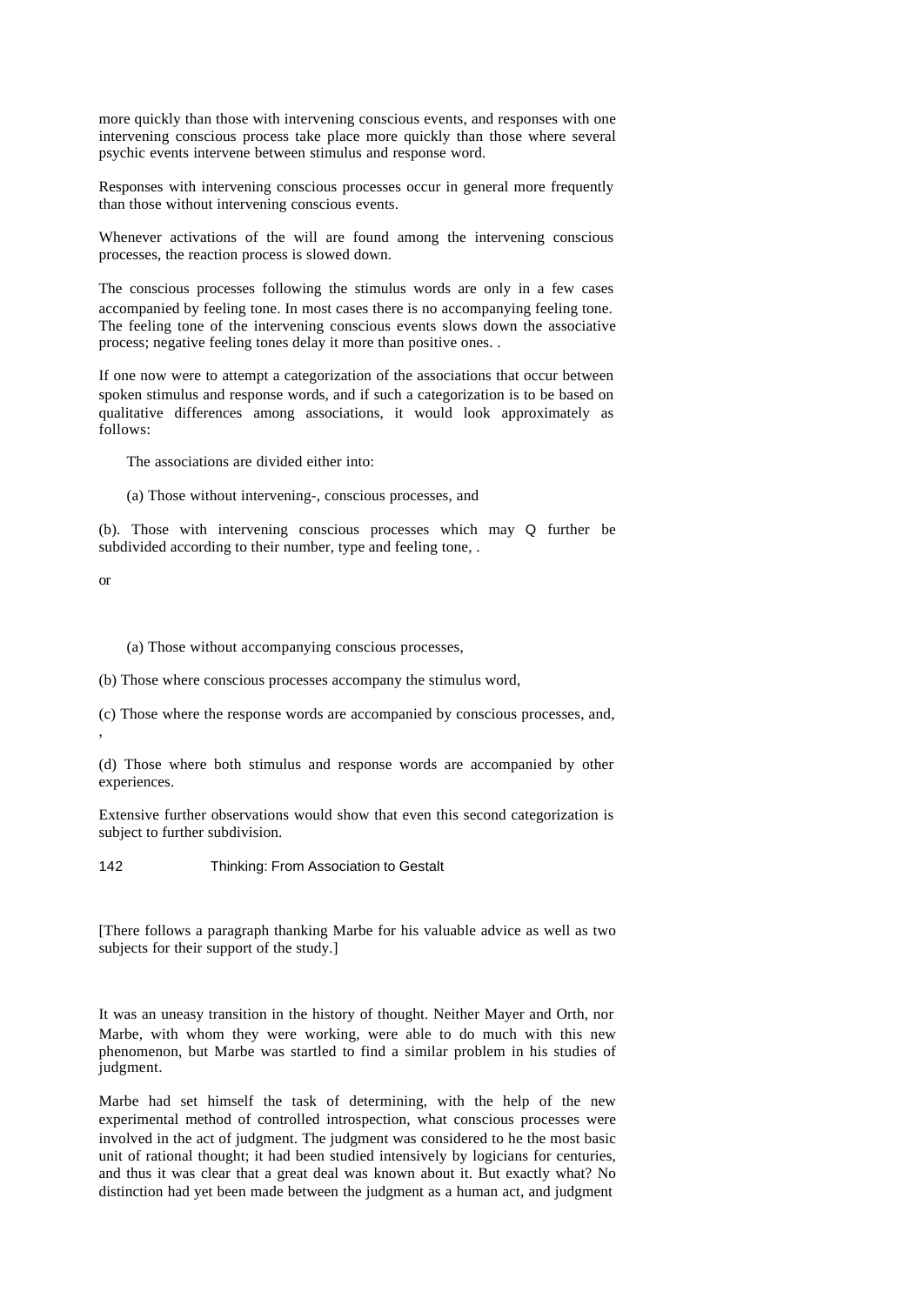or proposition as a statement of fact. The intertwining of logic and psychology in the history of thought frequently led to facile interpretations of reasoning and judging, such as we noted earlier in james Mill's treatment of the problem. But Marbe set for himself a genuinely psychological problem when he asked: What goes on in consciousness during the act of making a judgment?

The psychological importance of Marbe's monograph on judgment, published in 1901, lies in the fact that it was the first unified study of complex thought processes. Although it has also been credited with introducing the concept of *Bewusstseinslagen* [dispositions of consciousness], Marbe makes little of his use of that category. Having ventured into the area of judgment, he finds it necessary to justify his method in an introduction and repeats the, by then, traditional complaints against the armchair psychologists. His results he finds astounding; his subjects fail to discover any state of consciousness that is coordinated with the judgmental act. Again and again he stresses this negative finding, for example, 'The present data are quite sufficient to draw the conclusion that no psychological conditions of judgments exist.... Even ... the

The Psychology of Judgments 143

observers concerned ... were extremely surprised to note the paucity of experiences that were connected with the judgmental process." \*

In the following selection we have translated part of his introduction and his major theoretical conclusion. The latter produces a theory that permits the deduction that judgments could not have any conscious correlates since they are based on knowledge. Like practically all his predecessors, Marbe too had difficulties with the problem of knowledge. To know something implies that we can judge the correctness of a judgment, but the judgment of correctness depends on knowledge which Marbe then relegates to a psychological disposition, a faculty. Knowledge is built into the subject; he either has it or not. As we shall see, the next major attack on knowing was to be undertaken by Ach who introduced the notion of *Bewusstheit,* an awareness of knowledge without palpable content.

\* K. Marbe, *Experimentell-psychologische Untersuchungen ùber das Urteil.* Leipzig: Engelmann, 1901, p. 43.

*The Psychology of Judgments*

# *Karl Marbe*

Current scholarly views about the psychological nature of judgment vary widely. According to Brentano the nature of judgment consists of recognition or denial, while according to the so-called psychology of association the judgment is a special associative process. On the other hand, other scholars assume that judgment

K. Marbe, *Experimenteil-psychologische U*ntersuchungen über dos Urteil. Leipzig: Engelmann, 1901. Pp. 13-14 and 91-92 transl. by George ond Jean M. Mandler.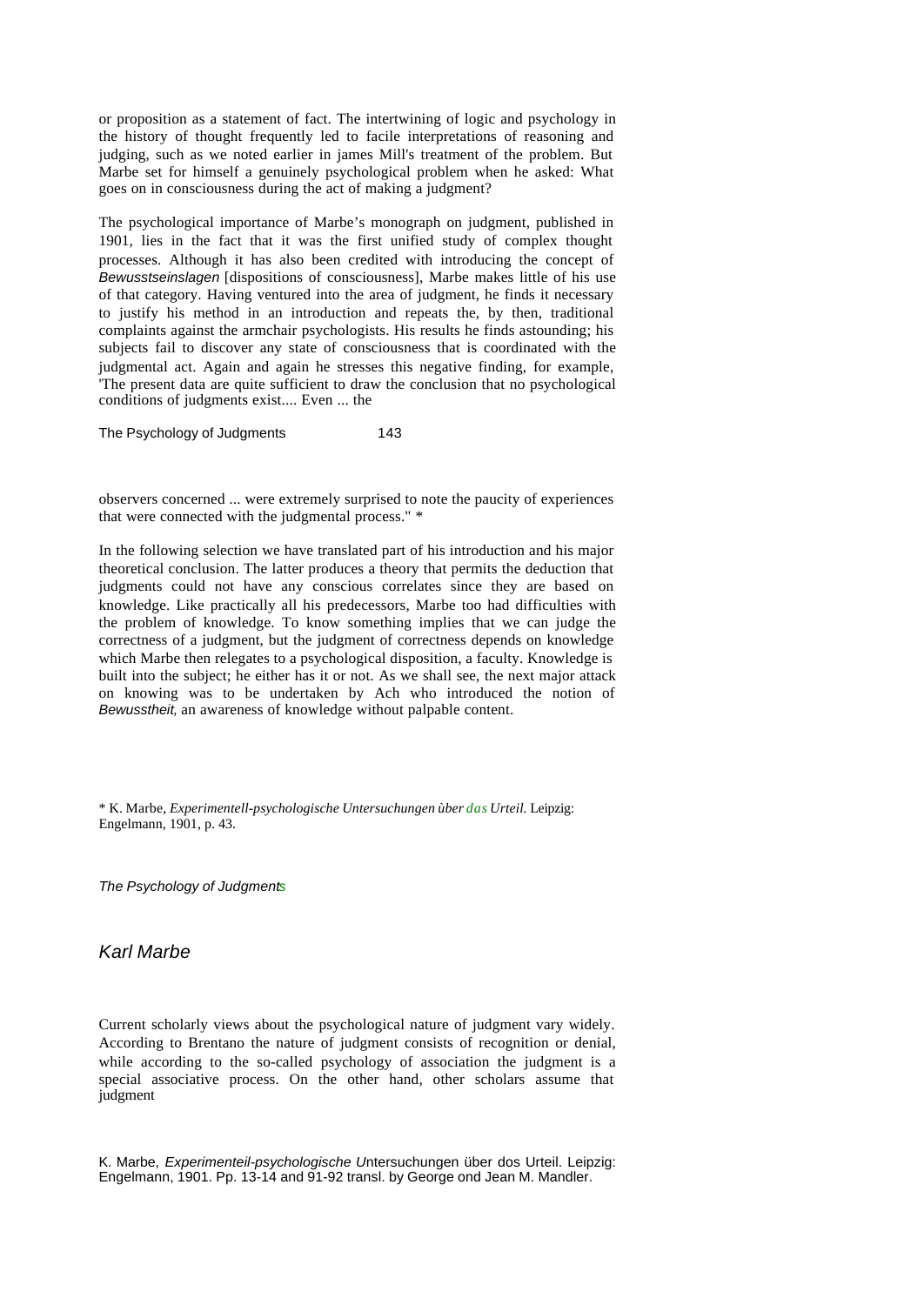goes far beyond the simple associative process. For example, according to Wundt it consists of dissecting a complex image into \_its parts, a segmentation of a thought into its component elements, whereby the content of the judgment, though in an uncertain form, is given as a whole before it dissolves into its parts. At the same time Wundt assumes that the differentiation that takes place in judging cannot be associatively explained, but rather that it has its basis in the so-called apperception. Sigwart's notion of the psychological process of judgment is just the opposite. According to him, judging consists not of a taking apart but of a coagulation of images. Sigwart teaches that analysis into parts is one of the conditions of judging, but the judgment unifies the partial elements.

This great diversity of scholarly views about the psychological facts of judgments, which could easily be further documented with a mass of other examples, is obviously tied to the method that these scholars use in their research upon the problem in question. The psychology of judgment has not yet gone beyond unmethodical, natural, internal perceptions [introspection] and unsystematic experiments. Those who talk about judgments base their views upon conscious processes taking place within themselves during the act of judging-processes that either have developed haphazardly or have been produced by the observer in some experimental fashion, using experiment in the widest sense of the word. These researchers report nothing about the systematic use of a larger number of internal perceptions. Even the use of additional observers is not common; each scholar restricts himself to internal perceptions which he himself has experienced. Since the psychologist may be subject to serious errors even with relatively easy investigations that he conducts solely on himself, he is even more likely to be subject to such errors when he is dealing with difficult investigations such as those about judgment. One must, therefore, demand that whoever works on judgment should base his views on a larger series of internal perceptions which have been obtained, at least in part, from subjects other than himself.

My goal in the experiments to follow was to fulfill this requirement. At the same time 1 have tried to raise them to the level of experiments in the narrower sense. The internal perceptions

The Psychology of Judgments - 145

about judgment to be reported on have been, as the reader will note, undertaken under familiar conditions that were artificially varied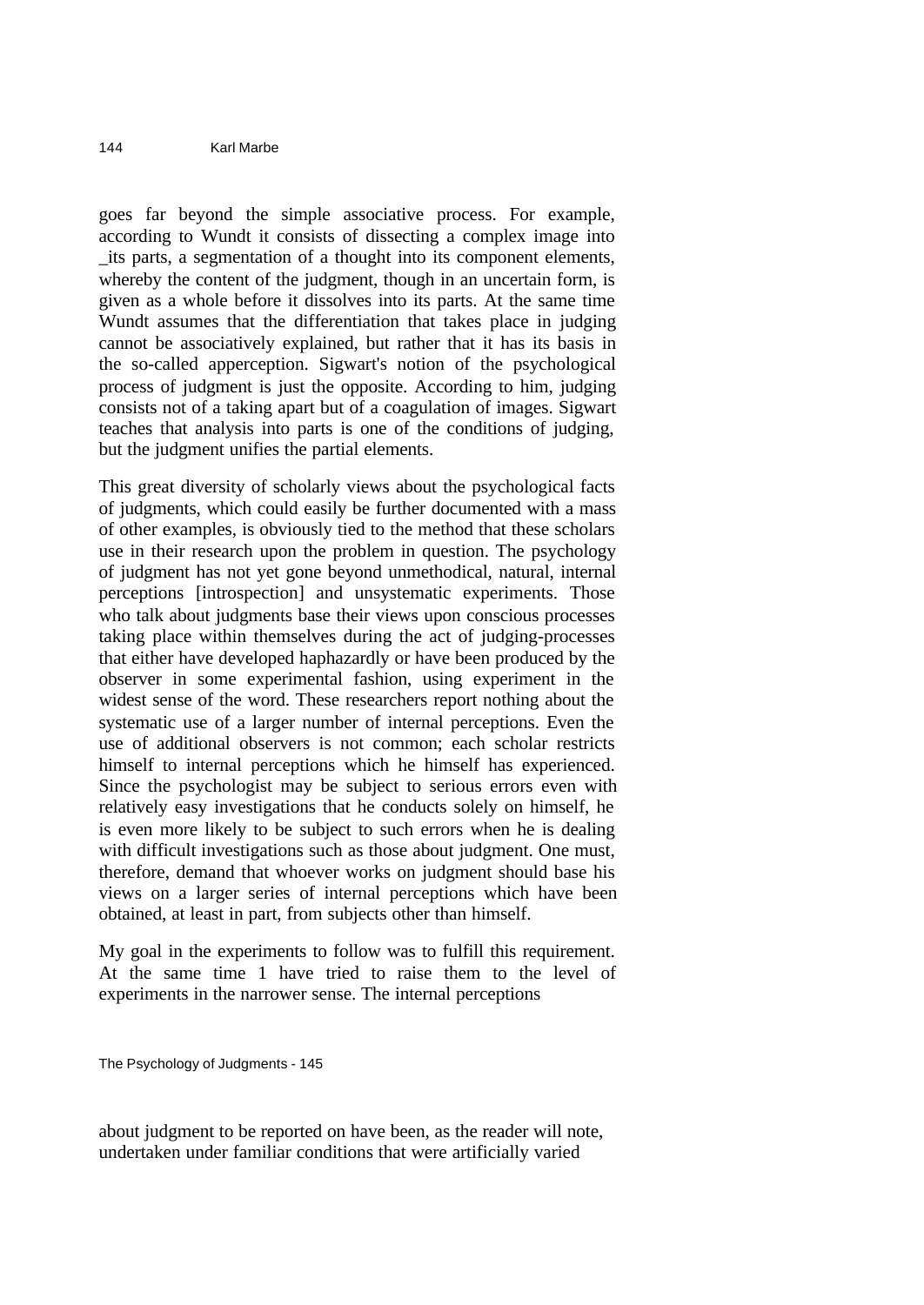THEORY OF THE COMPREHENSION AND INTERPRETATION OF JUDGEMENTs. Since not all judgments that have been perceived or read are also understood and since Comprehension is not related to psychologically determinable facts derived from the perceived and read judgments, comprehension must be related to other, psychologically indeterminate, presuppositions.

What are these presuppositions; when do we understand perceived or read judgments? If somebody tries to reproduce a tone that he has heard at some previous time, then [another] person. listening to this reproduction, can understand such a judgment only if he knows that it was the intention of the singer to have his tone correspond to some other tone. If somebody is asked: "How much are two and three?' and replies by stretching out the five fingers of his right hand or by saying the word "five," then [another] person who has heard only the replies but not the question cannot understand these judgments. In order to understand them he must know the judging person's intended meaning. Finally, when somebody hears a judgmental proposition in a foreign language he can only understand it when he knows to what objects the words of the sentence are intended to refer. To understand a judgment requires some knowledge; we understand a judgment when we know to what object its meaning corresponds in the intention of the experiencing person....

We can thus easily see that the comprehension of a judgment, dependent as it is upon knowledge, cannot possibly be shown to exist in consciousness. What does it mean to say we know something? What does it mean to say that we know the first ten digits of w, that we know Kant's birthdate, or what he has written? These assertions can only mean that we are able to make correct judgments about the objects concerned. Thus to have reached the conclusion that to understand a judgment means to know what objects are, in the intention of the judge, supposed to coincide with the

146 Thinking: from Association to Gestalt

judgment, i.e., its meaning, implies simply: to understand a judgment says the same as being able to experience certain other judgments. This ability [to make correct judgments] is going to depend, just as musical ability, on certain psychological dispositions. But this ability will not be noticeable in consciousness, any more than the ability to sing on pitch and so forth, until it is translated into certain actions.

just as we understand judgments only when we know to what object they refer, so can we judge their correctness or falsity only when we know whether or not they in fact correspond to the objects to which they or their meaning make reference. When this correspondence occurs, we judge them as correct, when it is missing, we call them false. Since the ability to evaluate a perceived or read judgment and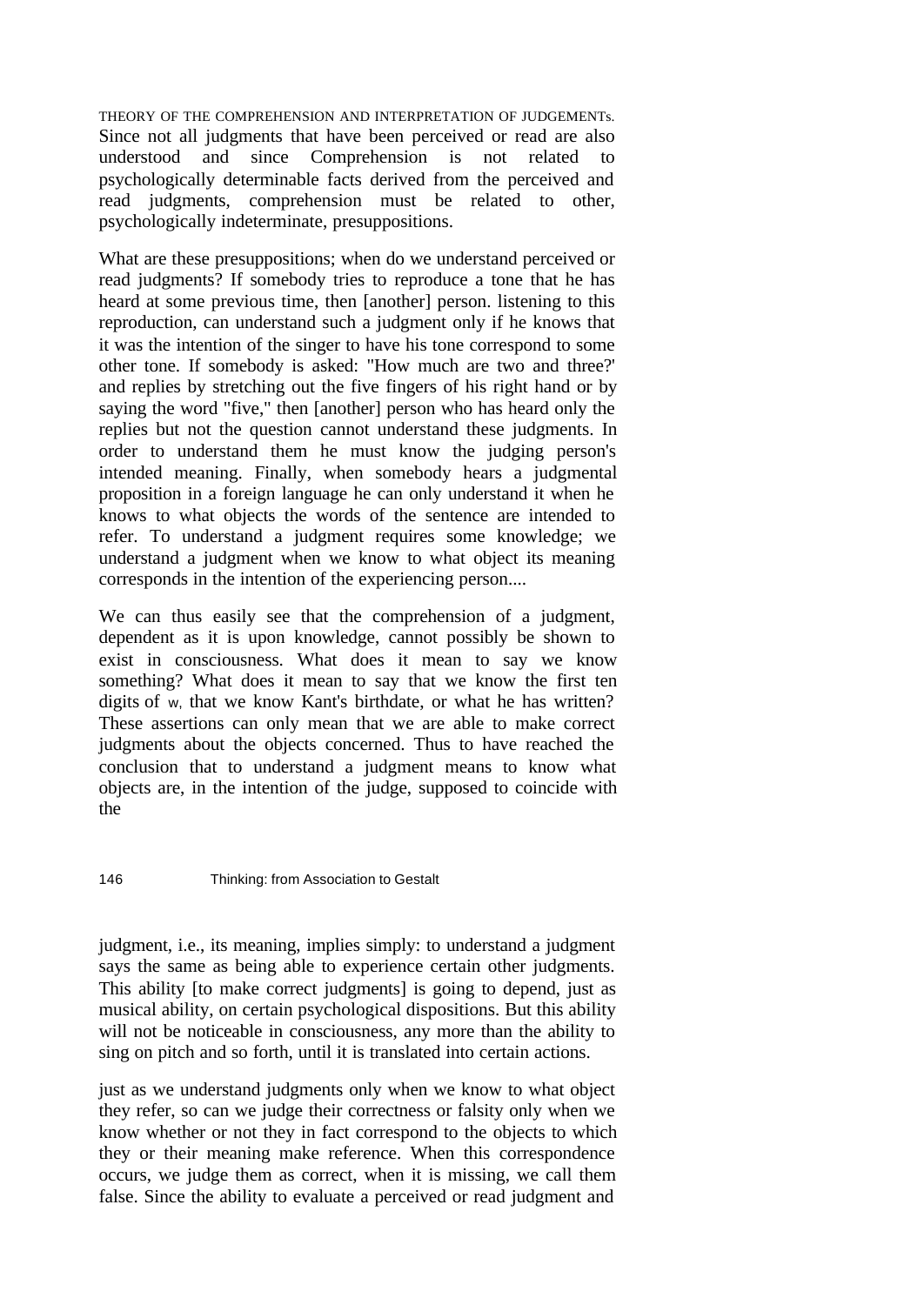the end result of this evaluation both depend upon some knowledge, it is understandable why our experimental investigations of those abilities and end results of the judgments could not yield any positive results. At the same time it cannot be denied that the ability to compare a judgment and its object may at times be related to feelings of unpleasure.

Comprehensible or not, the dispositions, or Bsl's as they were soon called, were here to stay. In fact, an interesting thing soon happened to them. Subjects and experimenters being pretty much interchangeable in the Wfirzburg laboratories, the term Bsl found its way from the theoretical language into the protocol language of the introspecting subject.

The infestation of the language of the subject with the theoretical concepts of the psychologist is beautifully illustrated in the following few examples from the 1906 article by Messer. In these examples, the occurrence of the abbreviation Bsl is directly reproduced from Messer's protocols. It refers to the fact that his subjects, who were also his colleagues working on problems of thinking, actually used the word *"Bewusstseinslagen" [dispositions* of consciousness] in reporting the effects of a particular stimulus.

Thinking and the New Psychology: Imageless Thought 147

The general nature of Messer's experiments was typical of the Warzburger school. The subject is given a task *[Aufgabe]* and then a series of stimulus words. The task may be to give the first word the subject can think of, or to give a coordinated concept for the stimulus word, or to make a judgment about a sentence, and so forth. After a description of some of the quantitative (reaction time) results, some of the images evoked by the reactions, and a long section on the psychology of judgment, Messer discusses the *Bewusstseinslagen.* Imbedded in the protocols of that section, we find examples of the following order:

Subject *4: "Bsl,* containing two thoughts. 1. You have to wait, 2. The coordinated object will come to you."-"Bsl, for which I can give the thought: that's easy."-"Bsl: There is a subordinate concept somewhere, but you can't formulate it very easily."

Subject 6: "Bsl: don't say that."-"Bsl, my father always used to mispronounce that name."-'Bsl: you could say that at any time."

Subject 4. "Bsl: Can't 1 think of anything? Is that a coordinated whole? Then 1 remembered the word 'anvil.' Then for a time being. an emptiness of consciousness and then a further BSI which went in the direction of the questions: What are you supposed to do now: Are you supposed to test or to search?"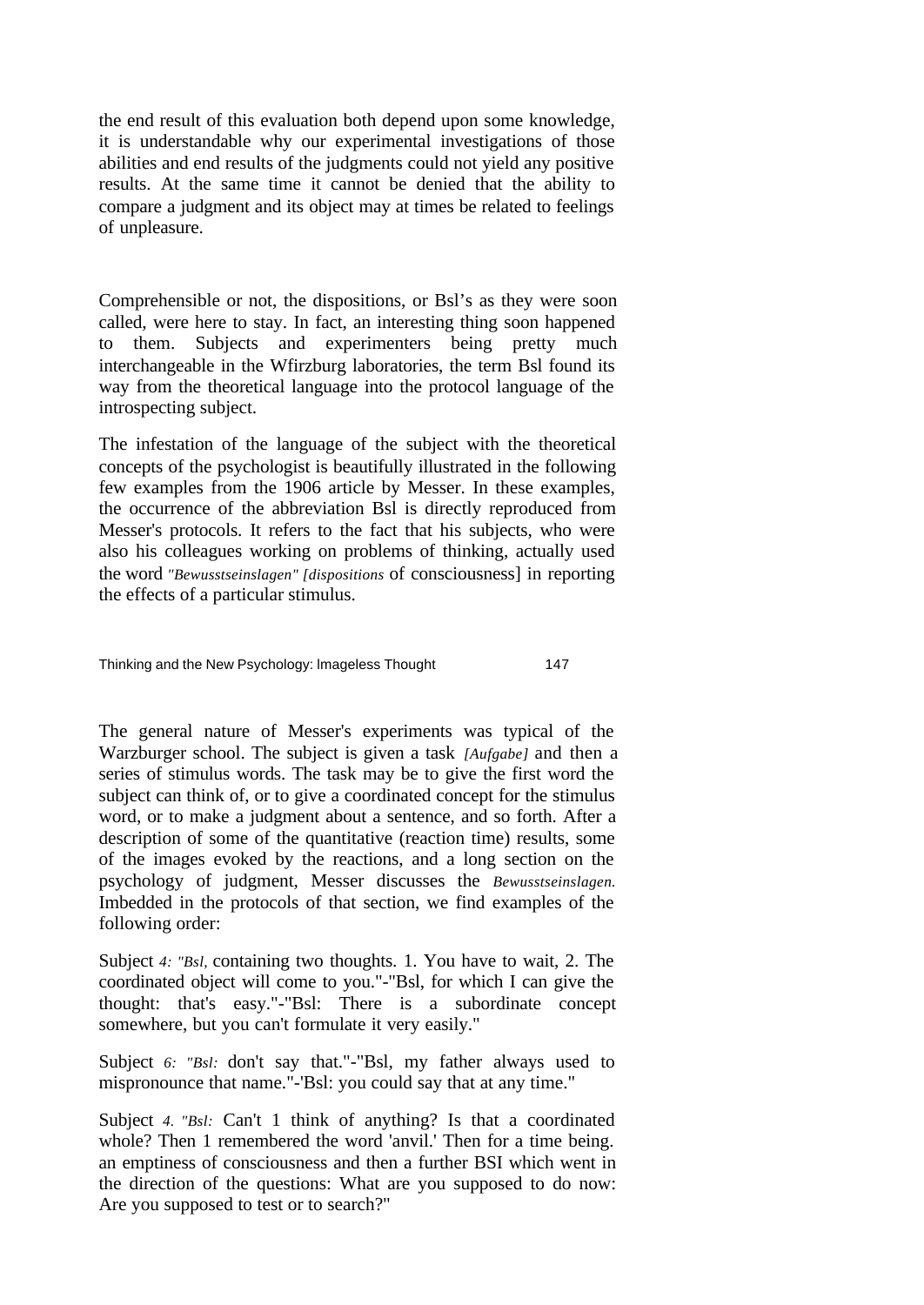Subject 2: "Bsl: Let's take the other meaning !"

Subject 3: "Bsl: Why not think about something else !"

Messer bravely attempted to classify or order this endless array of *Bsl* and came to the conclusion that what he was dealing with was not a peculiar type of conscious experience occurring now and again during the thinking process but rather was thought itself. Thus his task of classification became no less than to put order into the entire range of thought.

One of the prominent aspects of his classification is the emphasis on relations. The experiencing of relations had always posed difficulties for classical associationism. How are relations among images perceived? A consistent associationist, such as Ebbinghaus, had to say that in perceiving two tones, for example, we perceive their equality just as directly and in exactly the same way as we perceive the tones and their various qualities themselves. The difficulty of this position had been frequently criticized, perhaps

148 August Messer

most succinctly by William james, who, in the Principles of Psychology, pointed out that the perception of A followed by the perception of B is not the same thing as the perception of B following A. With the advent of imageless thought it was at least possible to tackle this problem, although a satisfactory solution was not to be reached until SeIz, and later the Gestalt school, addressed themselves to these questions.

Messer seems to be groping to the conclusion that much of the thinking process goes on below the conscious level, with conscious processes attending it with varying degrees of clarity. Consciousness is beginning to take shape as the visible portion of an iceberg, with much of the work of the thinking process going on below the surface.

The following selection shows Messer trying to bring order into the world of Bsl and his conclusion that the term might as well be abandoned. His footnote on page 151 suggests a solution that Binet had previously advocated and that Biffiler was to adopt in the following year.

*August Messer*

Experimental-Psychological Investigations on Thinking

DISPOSITIONS OF CONSCIOUSNESS [BEWUSSTSEINSLAGEN]. Our subjects either knew or were actually quite familiar with the concept of "dispositions of consciousness" introduced by Marbe and characterized as "states of consciousness, the contents of which either completely elude a closer characterization or at least make it difficult." Thus we find this term used quite frequently in our subjects' responses.... [From our previous encounter with this concept in our investigation of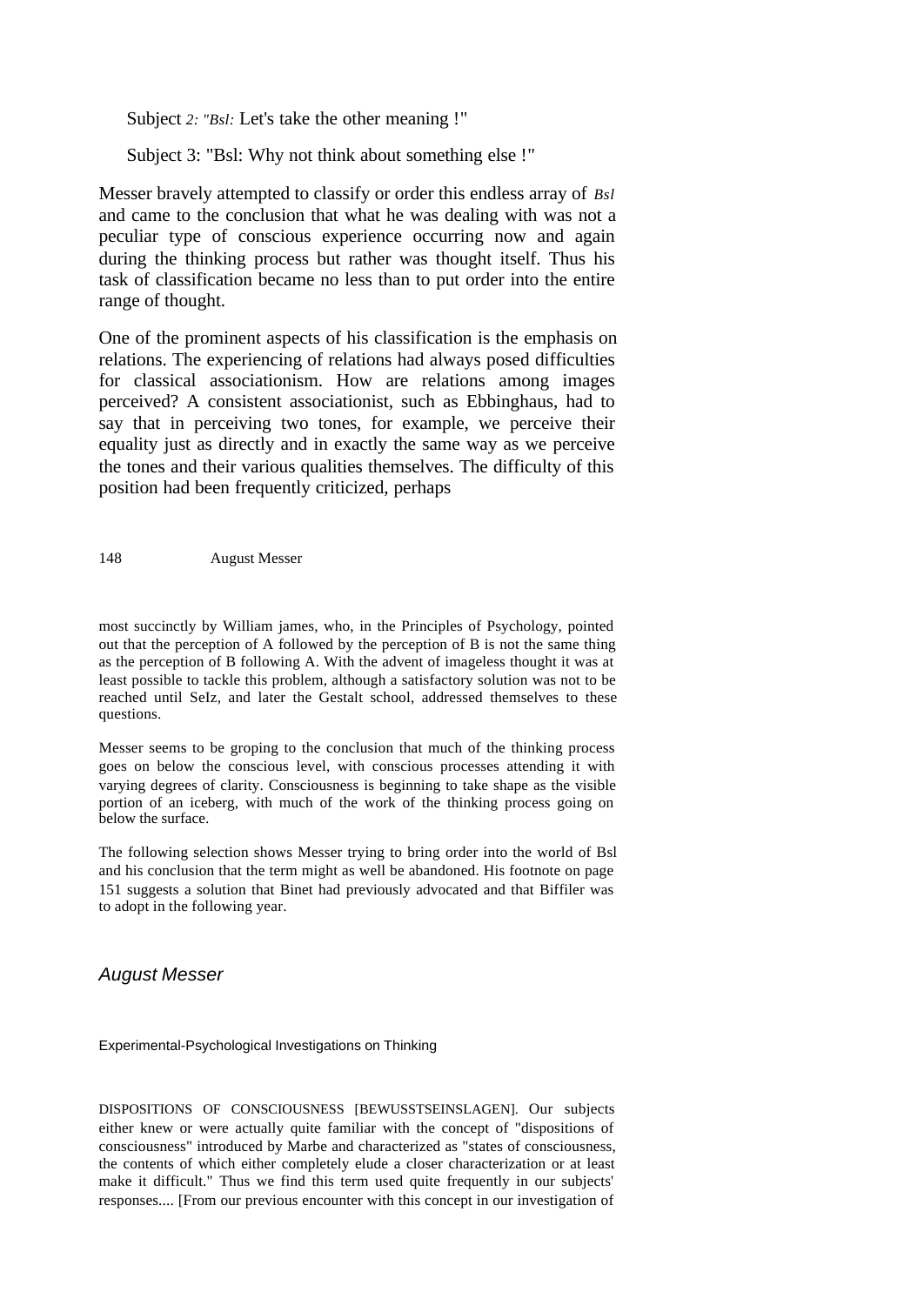comprehension and judgment] we

A. Messer, Experimentell-psychologische Untersuchungen über des Denken. Arch. f. d. ges. Psychol., 1906, 8, 1-224. Pp. 175-188 transl. by George and Jean M. Mandler.

Experimental-Psychological Investigations on Thinking 149

obtain the first group *of dispositions of consciousness:* those Which immediately follow word images and which represent the meaning (the concept or sense) of the word in consciousness. Into this group belong dispositions of comprehension (with its various nuances and graduations), dispositions of various degrees of ambiguity, and of synonymity....

These dispositions of consciousness can be said to represent a middle region between two other relevant groups of states of consciousness.

If we use the degree of unfolding in consciousness as our ordering principle, then the bottom level consists of the usual forms of meaningful speech in which meaning and word are inextricably fused in consciousness. At the upper end, however, we come into the region of cases where consciousness of meaning is represented by objective images of the optical or other sensory type, or by further word images.

Thus, these three forms of consciousness can be brought into a single dimension, though obviously one with continuous transitional states. We can assume the same for the concrete processes which we have, metaphorically, postulated,as the "carriers" of these states of consciousness.

just as these dispositions of meaning can, so to speak, appear as appendices or tails of word images, so can they also appear without words.

We now come to the *second main* group *of dispositions of consciousness.* Here meaning (concepts) are present but the words are missing. One might be looking for the words but even before they are found one knows what is meant-what one wants to say. Here, too, there is no dearth of transitory forms: word fragments may be found or one knows how the missing word sounds.

Both groups of dispositions of consciousness can be extended without any difficulty from the individual word, that is, from the individual word meanings, to propositions and judgmental contents.

These cases where the meaning of a proposition is not immediately present upon reading, but appears lightning-like as a separate experience, belong to the first group. To the second group belong those cases where a judgment or a thought is present which

150 August Messer

could only be adequately formulated in a sentence but where still no words can be found in consciousness. We need only suggest that here, too, there are many transitional forms.

[There follows a series of examples and a further subclassification of these two groups, ending up in some thirty-odd different types of dispositions of consciousness.]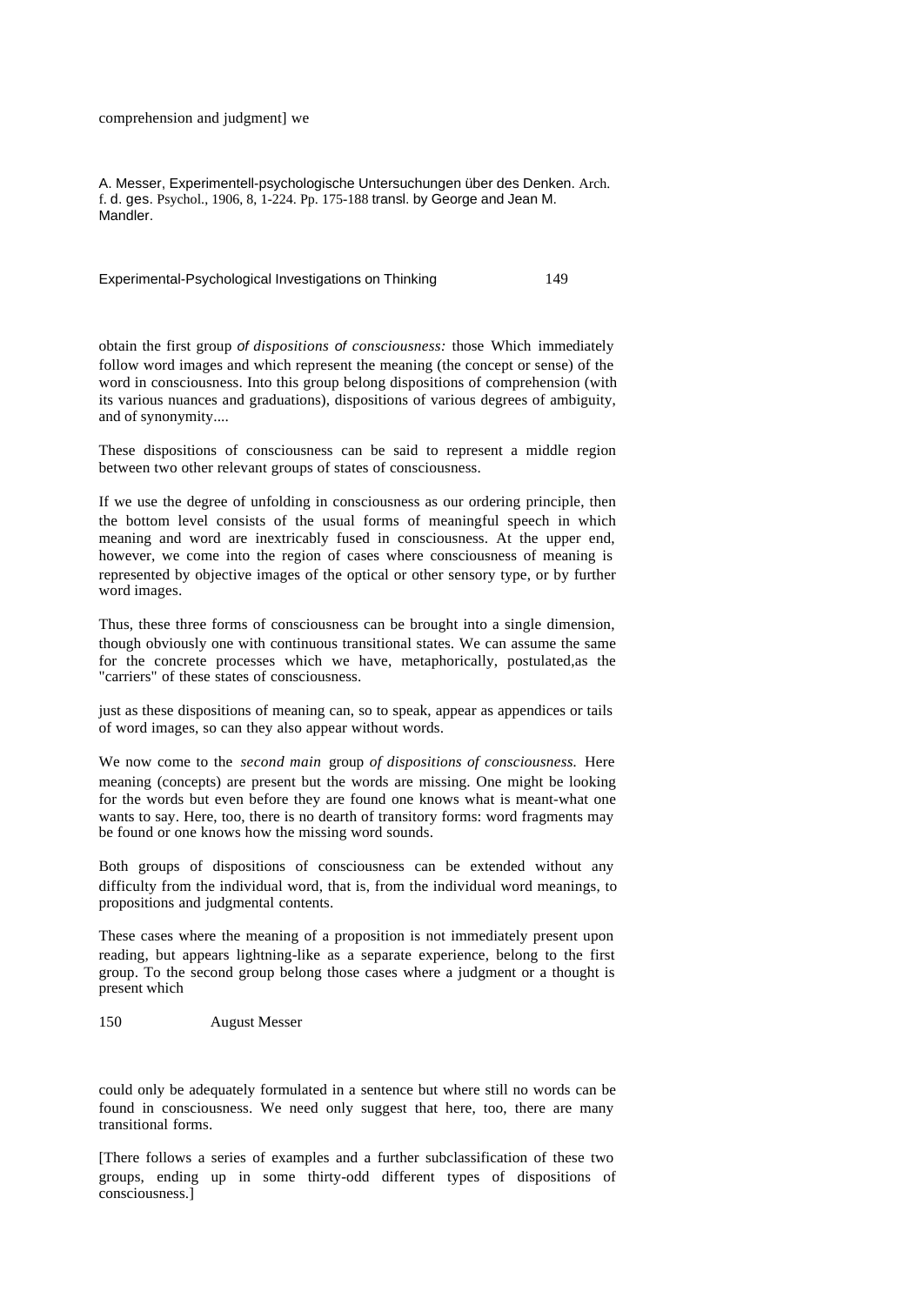The dispositions of consciousness with which we have dealt here may be concrete or more abstract, they may be reproducible in a word or in one or several sentences, and they may be purely intellectual or affective in type. All these manifold types of dispositions are included within the region of experiences which B. Erdmann has described as "unformulateted' (or "intuitive") thinking.

Obviously, in our actual thought processes, it is not possible to differentiate strictly between formulated and unformulated thinking. Not only must we recognize manifold subcategories in both classes, but also continuous intermediary stages and various transitions from one to the other. We can consider as borderline cases on the one side thinking and completely formulated propositions with a clear consciousness of meaning, on the other a lightning-like reflection and recognition which is bare of any trace of a word. The difference between the two is probably greater than that between the slow and correct writing of a child who has just learned to write, and the hasty symbols of a practiced stenographer.

This should not lead us to think of the relationship in the following fashion: that fully formulated thinking in the child is the original type which in the adult is eventually abridged and condensed. Rather, we will have to assume ... a preverbal, hypological thinking in the child which needs verbal shaping in order to gain certainty, in order to become communicable and reliably reproducible.

In order to explain these varied dispositions of consciousness, however, we will have to adopt a hypothesis that the concrete psychic processes which underlie completely formulated thinking occur in shortened forms of great variety, interlaced with one another, using more or less of the available psychophysical energy.

The dispositions of consciousness have thus become somewhat comprehensible in their *intellectual* aspects. In their *affective*

Experimental- Psychological Investigations on Thinking 151

aspects, however, they offer nothing that is either new or particularly obscure. The term *"Bewusstseinslagen"* has done its duty as a temporary collective name, and it seems advisable to replace it with the familiar expression *"Gedanken"* [thoughts].' ...

' It would probably fit language usage best if we were to restrict "thoughts" to those *Bsts* whose content can only be formulated in one or more sentences, while the *Bsl's* concerned with the meaning of single words or phrases should be designated as "concepts."

Messer only mentioned the unconscious aspects of thought *en passant* but Narziss Ach had already treated the problem in 1905, the previous year. Ach worked out both an ambitious experimental program and a comprehensive theory. He proclaimed the heuristic and scientific value of "systematic self-observation," which was his phrase for the experimental technique used in the Würzburg laboratory. His theory, which depends a good deal on unconscious mechanisms of thought, we will deal with in greater detail later on, but for the present we shall concentrate on his development of the concept of the Bsl. For Ach, the *Bsl* was one type of imageless thought, fitting into his larger schema of *Bewusstheit,* or awareness. The *Bewussteinstlagen* described as the imageless knowing that something is the case. Although in themselves they were unanalyzable experiences, they served the purpose of bringing the elementary experience of knowing, or knowing the meaning of something, into consciousness; they are what the familiar "Uh-huh" of daily recognition is about. Around these knowings or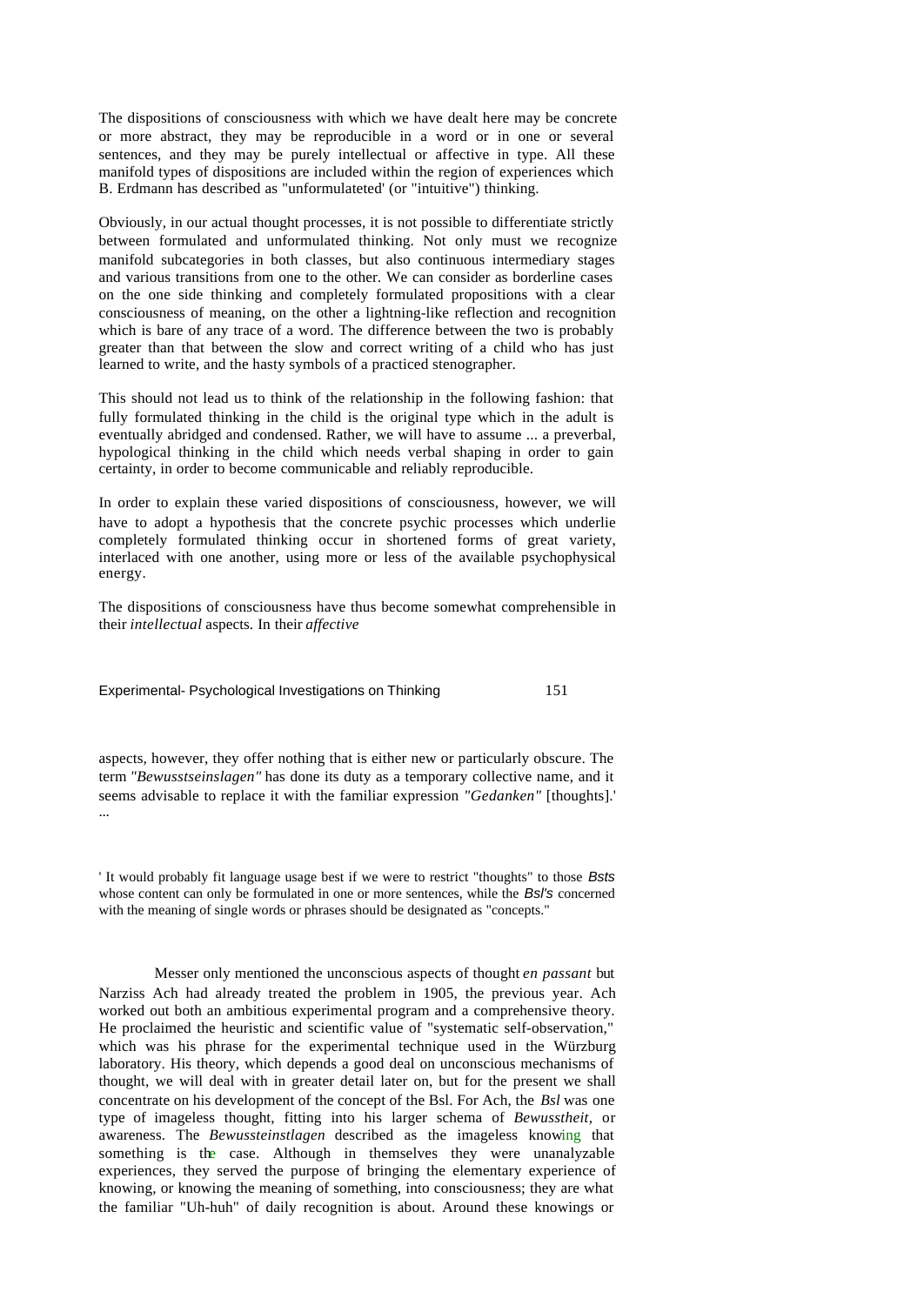awarenesses, Ach wove a somewhat vague physiological theory to explain when images will arise to consciousness and what degree of intensity they will attain. The general level of this theoretical framework is illustrated in the following selection.

Ach used a wide variety of reaction experiments. The subject might be instructed to flex his right index finger when a white card was presented, or to give a motor response only to a certain class of stimuli, or to name the stimulus (one of several cards of

152 Narziss Ach

different colors) when it was presented. In more complex situations the response might be conditional, that is, the motor response was required only when a red card was presented to the left of a white card, or a discrimination was required in which the subject reacted to one color with the right thumb, to another with the left thumb. In addition, there were purely verbal tasks, such as free associations or judgments, or tasks that required the subject to give the name of the river on which a given town was situated. The introspections collected after the completion of the task dealt primarily with the main period, that is, the interval between the perception of the stimulus and the completion of the response.

# *Awareness*

*Narziss Ach*

Analyses of the contents of consciousness obtained by means of systematic experimental self-observation have shown a variety of experiences in which all of a complex content is simultaneously present in the form of a "knowledge." This knowledge exists in an imageless form, that is, no phenomenological components are demonstrable-neither visual, acoustic, nor kinesthetic sensations, nor their memory images-which would qualitatively define the content of this knowledge. We encountered such experiences in every subject in these experiments. *It is the presence of such imageless knowledge which we designate as awareness.*

N. Ach, Uber die Willenstatigkeit und das Denken. Gottingen: Vandenhoeck and Ruprecht, 1905. This selection translated by D. Rapoport, and reprinted from D. Rapaport, Organization and pathology of thought. New York: Columbia University Press, 1951, pp. 24-38. By permission of the publisher.

Awareness 153

The content of such knowledge is given unequivocally and definitively, even though the manner in which it is given is not amenable to analysis. Immediately after the experience of this knowledge, the subject can state what he was aware of concerning it. Such awareness, therefore, is characterized by the knowledge it implies. In our experiments, such experiences were most obvious in the content of expectation at the end of the preparatory period, and in the perseverating contents of consciousness in the period following the experiment. Because we can direct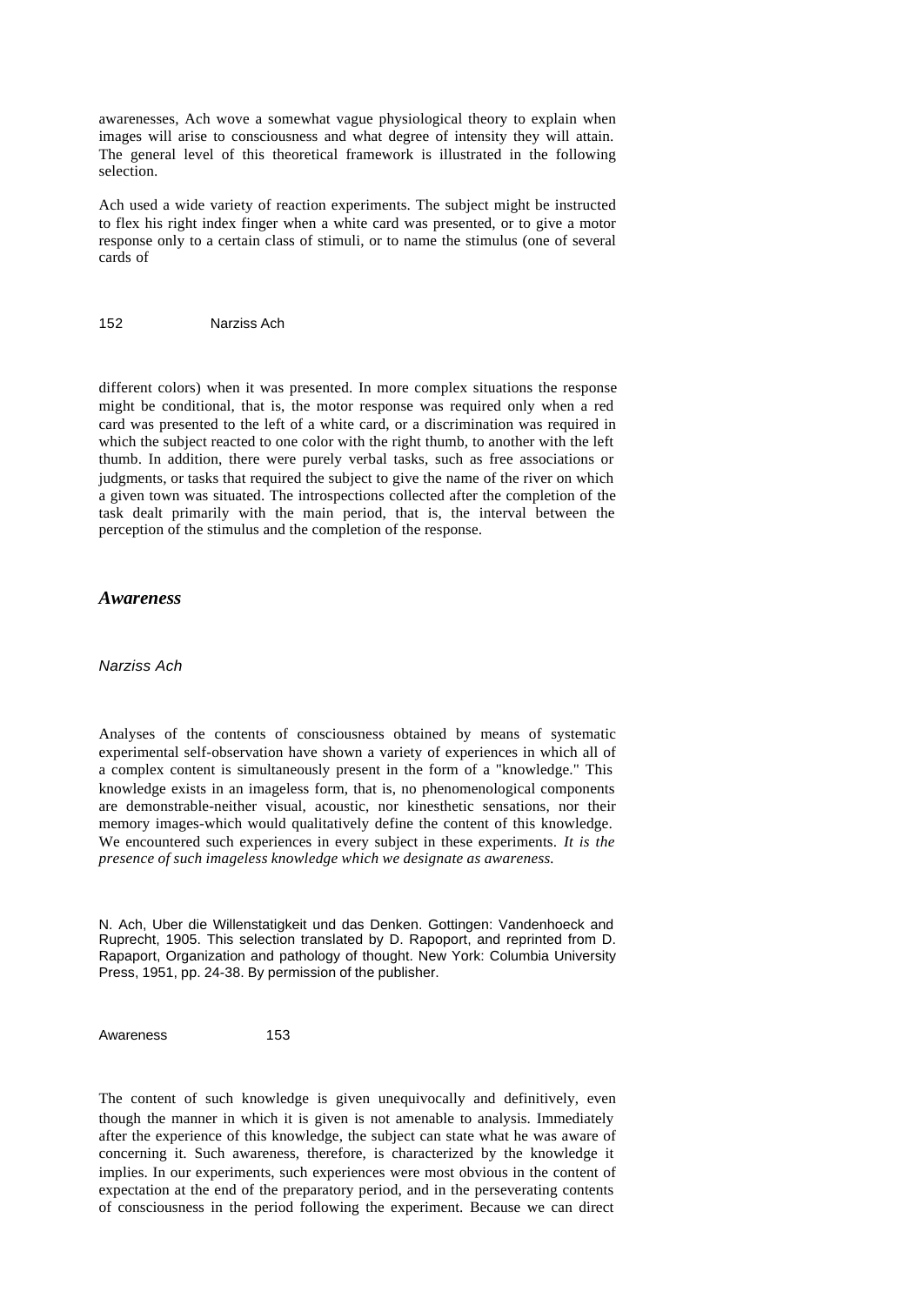our attention to this perseverating content as though it were a perceptual content, we can use it to obtain self-observations. In these, the process just experienced is present all at once-in *nuce, as* it were-without details or images. For example, in a none-too-habituated state of expectation, one of the following complex contents is often simultaneously present as awareness: (a) The stimulus with its spatial determination; that is, the subject knows that an unequivocally determined change (the appearance of a white card) will occur at the spot he fixates on. (b) The subject is aware that this must be followed by a known and unequivocally determined change on his part (the reaction-movement). Also, a relationship between these two unequivocally determined changes is given, in the awareness that as soon as the stimulus appears the reaction-movement must follow. (c) The awareness has a temporal component, in the knowledge that the stimulus will appear within a certain known time-span.... Besides these directly given contents of the expectation, and the visual percept (in our case, the screen of the cardchanger), the usual phenomena accompanying sensory attention are also presentsuch as tension-experiences in the upper half of the body and in the optical senseorgan. Occasionally some of these elements of the awareness-complex may appear in the form of images, particularly at the beginning 6f the preparatory period or in the first experiments of a day. In this respect there are great individual differences, which are rooted in individual endowment. Yet in the majority of the experiments the whole expectation-content, excepting the accompanying phenomena, is present only as imageless knowledge, which we call awareness.

Should such experiences occur frequently, the simultaneously given constituents of the awareness-content usually begin to fade:

154 Narziss Ach

the intensity of awareness abates. The knowledge-content remains clear and unequivocal, but it is no longer experienced in its original intensity. This process may also be characterized as the decrease of attention-concentration. Besides these changes in the intensity of a total awareness, there are also intensity differences in the awareness of the various simultaneously given part-contents; in other words, attention is directed more to some than to other constituents of the simultaneously experienced complex content. Meanwhile, the entire content is present as awareness. Thus, for instance, in states of expectancy it frequently happens that the awareness of the reaction to be made-described under (b) above -recedes, relative to that of an unequivocally defined changedescribed under (a) above.... With some subjects-for example, Subject L.-this was more the rule than the exception, in the beginning. L. was unable to maintain simultaneously an equally great intensity of the two part-contents.... With much experience, the intensity of awareness-of the whole or part-content may so recede that its presence as awareness is no longer demonstrable. This was the case with Subject j.: when fixating on the screen, besides weak intentional sensations in the reactor organ, there was only a vague awareness that he must react. We designate this recession of the content of awareness as the *automatisation* of the process. In contrast to this, in other instances an increase in the intensity of awareness is demonstrable. Such intensification may occur, for instance, because of repeated internal utterances and continuous concentration of attention. Therefore, we are justified in distinguishing degrees of intensity of awareness in simultaneously given complex contents, as well as in consecutive experiences. . . .

When a content is only an imageless knowledge, immediately preceding or simultaneous with the meaning-awareness, there exists in consciousness a visual, acoustic, or kinesthetic sensation (tension-sensation), or a memory image of the content. These sensations are image-representations in consciousness of the imageless knowledge. They are indicators of the meaning-content. The sensations may, of course, come without such meaning-content, as pure sensory qualities. Thus it happened repeatedly in our experiments that, after the appearance of a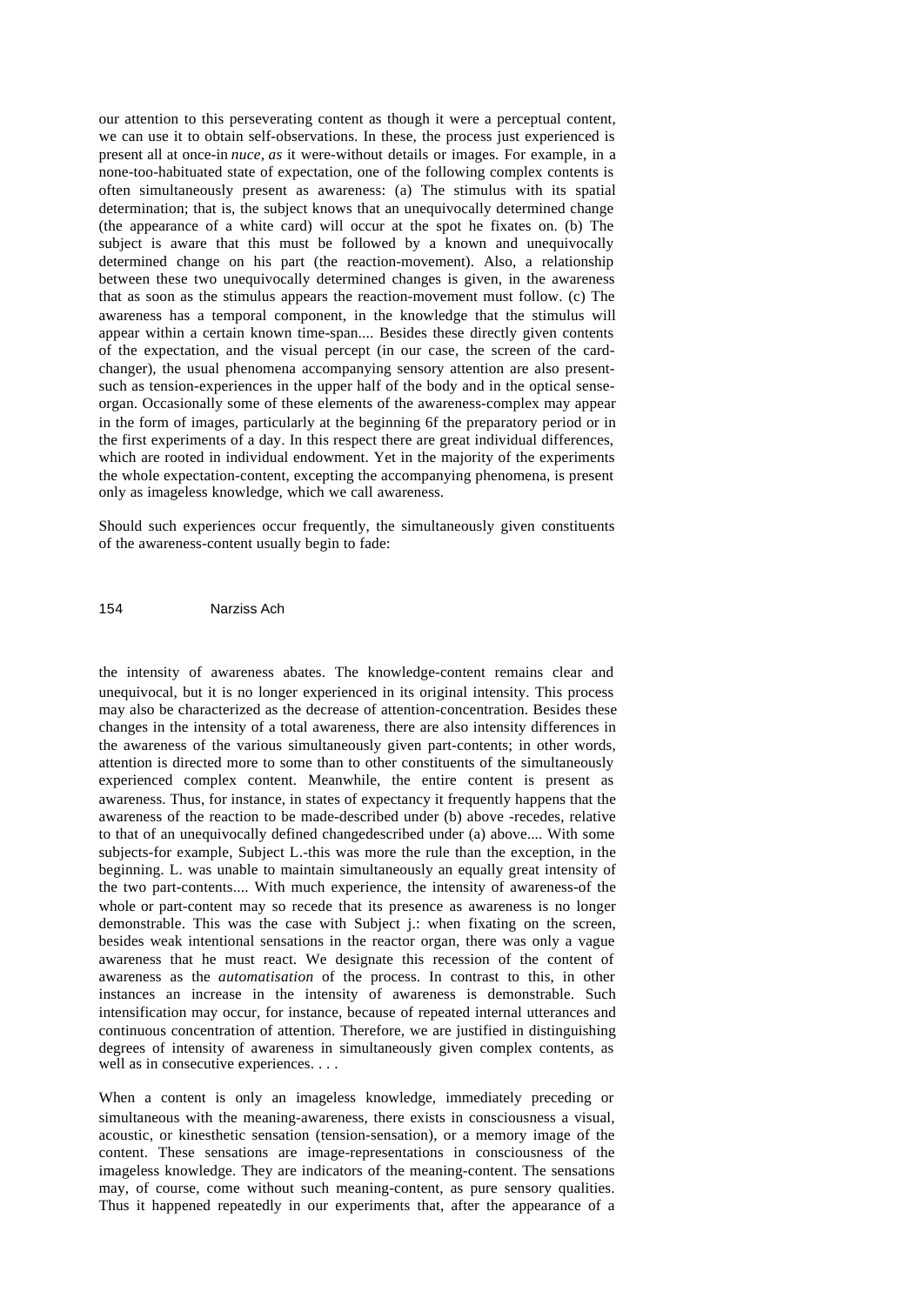# Awareness 155

sation "yellow" was present solely in its optical quality. Only afterwards did the knowledge arise, "This is yellow," as an independent thought. it could be said that only this *thought identified* the sensation as the familiar yellow color. Somehow a link to *previous experience* became effective and found expression in this knowledge. This is the process known as *apperception,* which always implies the presence or appearance of the knowledge of a meaning. When a complex content, the part-contents of which show varying degrees of awareness-intensity, is present simultaneously, then that part of the conscious complex which is momentarily in the foreground of awareness may be designated as the apperceived part. It is, as Wundt puts it, in the focus of consciousness. Because of their continuous change of intensity, it is often difficult to judge the degree of awareness of simultaneously given part-contents. As systematic experimental self-observation plainly indicates, attention may be evenly distributed and the simultaneously present part-contents may momentarily show no differences of awareness intensity; therefore, the heredescribed appearance of the meaning-content must be considered the crucial characteristic of apperception. Herbart gave most careful attention to this phenomenon. These considerations are supported by my previous demonstration that, when a stimulus is apperceived, from the moment of its appearance maximal attention is directed toward a single conscious content (on the basis of a previous *Einstellung).* Thus, the developing stimulus-impression is in the focus of consciousness; yet in this phase we cannot speak of [complete] apperception. Rather, what takes place is the development of the stimulus-apperception; the apprehension of the stimulus-impression in accordance with the preceding *Einstellung* takes time. Thus a content may be in the focus of consciousness, in the center of attention, without having been apperceived.

In analyzing their experience, subjects often find it difficult to describe an imageless awareness-content. Part of the experience is at times indicated phenomenologically: by internal utterances such as "must borne," or "edge, edge," or word fragments like 11 add," "before," "after." Such kinesthetic or acoustickinesthetic images may well be the basis for the widespread assumption that our thinking occurs always by means of internal speech or ade-

156 Narziss Ach

quate visual, acoustic, and other memory images. It must be pointed out, however, that there are very complex contents of which only part-contents and their mutual relationships are present in consciousness, whereas the contents themselves are not or even cannot be represented by adequate verbal designation or by anything like it. When a phenomenological constituent [of such a complex content] is present, it refers only to a corresponding [partial] meaning-content; for instance, "edge" refers to the expectation of the upper edge of the card. At the same time, other simultaneous expectation-contents do not have such phenomenological representation, and are present within the total tensionstate only as awareness. Furthermore, it happens at times that complex contents, the verbal expression of which would take several sentences, appear momentarily, like a flash of lightning. Therefore, in their brief existence they could not be given in internal speech. Their meaning-content is unequivocal, and their memory clear and definite, though we cannot demonstrate the presence of any sensory qualities. Thus, for instance, in the preparatory period of an experiment with optical reactions of twofold coordination,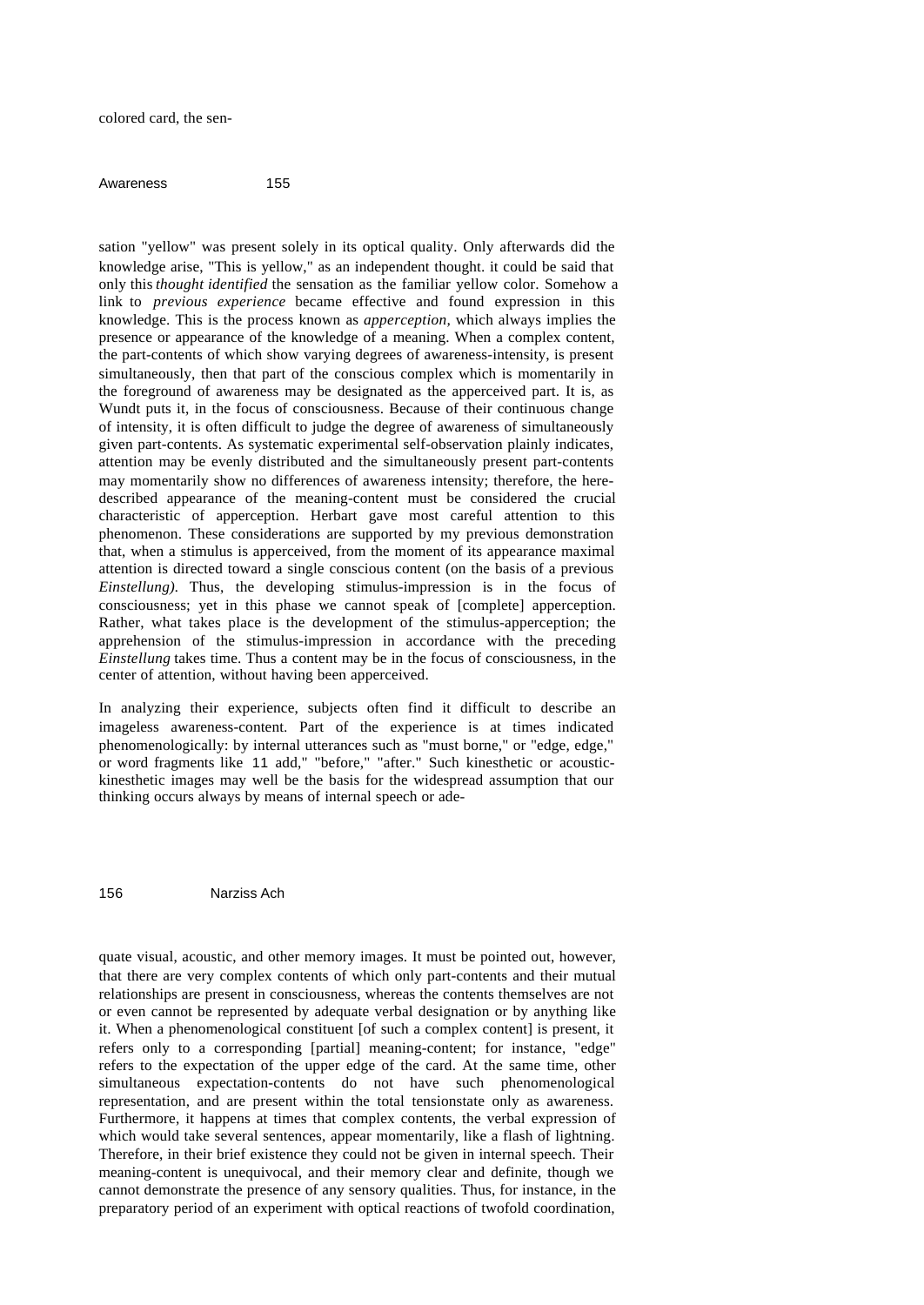Subject C. had a visual memory picture of "Q" and with it a lightning thought that it would be most practical to be prepared only for "0"; beside this, there was the awareness that perhaps there would be only "E." . . . In view of the clear and unequivocal content of such awareness, it seems incorrect to assume that these are "obscure sensations" or memory images, too weak to be demonstrable as single contents, but which when taken together result in a realization of the meaningcontent.

Experiences such as the following speak against such an assumption: when an awareness without demonstrable imagery is in the focus of consciousness, together with it a reproduced sensationfor example, a white card-appears as a part-content, with a lesser degree ,of awareness intensity. . . . Often we first observe the presence of an image representation of a meaning-content (for instance, in the form of internal speech, "as fast as possible), and only then the corresponding meaning-content as an awareness without phenomenological representation. There are, however, instances in which awareness is followed by an image. Thus, in an experiment with numbers, after the intention "subsequent,"

Awareness 157

the number 9 was presented ... first came the awareness, "I know it," and only then the visual image of zero.

Even though the experience we call awareness was demonstrable in all subjects, there were great individual differences. Many people are given to immediate visual or acoustic-kinesthetic imaging of meaning-contents. The author himself, having neither strong motor nor visual bent, has a definite inclination to think in awarenesses; this circumstance may well have contributed to his interest in the analysis of imageless thinking. One area where imageless conceptual thinking is most obvious is the quick and understanding reading of a text. When, for instance, the written sign of the word "bell" is before me, 1 apperceive the sign and know what it means. The awareness of the meaning is then present in me. According to the *theory of awareness,* it is not necessary that presentations-apperceiving presentation-masses-arise to assimilate the impression, for example, the sound or visual image of a bell. According to this theory, the realization of the meaningcontent occurs in a different fashion. It is well-known that every presentation in consciousness-for example, the stimulus-impression "bell"-puts many associated presentations into readiness. This readiness of presentations-that is, their reproduction tendencies-suffices for a conscious representation of what we call their meaning, without their having to enter consciousness. The reproduction is not yet complete, it has only been initiated by, we might say, a stimulation of reproduction tendencies. This stimulation suffices to create an unequivocal relationship in the direction of the "stimulate " reproduction tendencies. These unequivocal relationships are experienced as knowledge, that is, meaning. . . . One of the reproduction tendencies corresponding to it may then become over-valent; that is to say, one of the associated presentations enters consciousness and appears as the conceptual sign of that knowledge. . . .

According to the laws of association and of reproduction of ideas, the more often the associated ideas have been in consciousness (other factors remaining constant), the stronger the reproduction tendency. If the meaningful word " bell " is given, ideas most frequently associated with this sign will be put into the highest degree of readiness. Thus, the stronger the reproduction-

158 Narziss Ach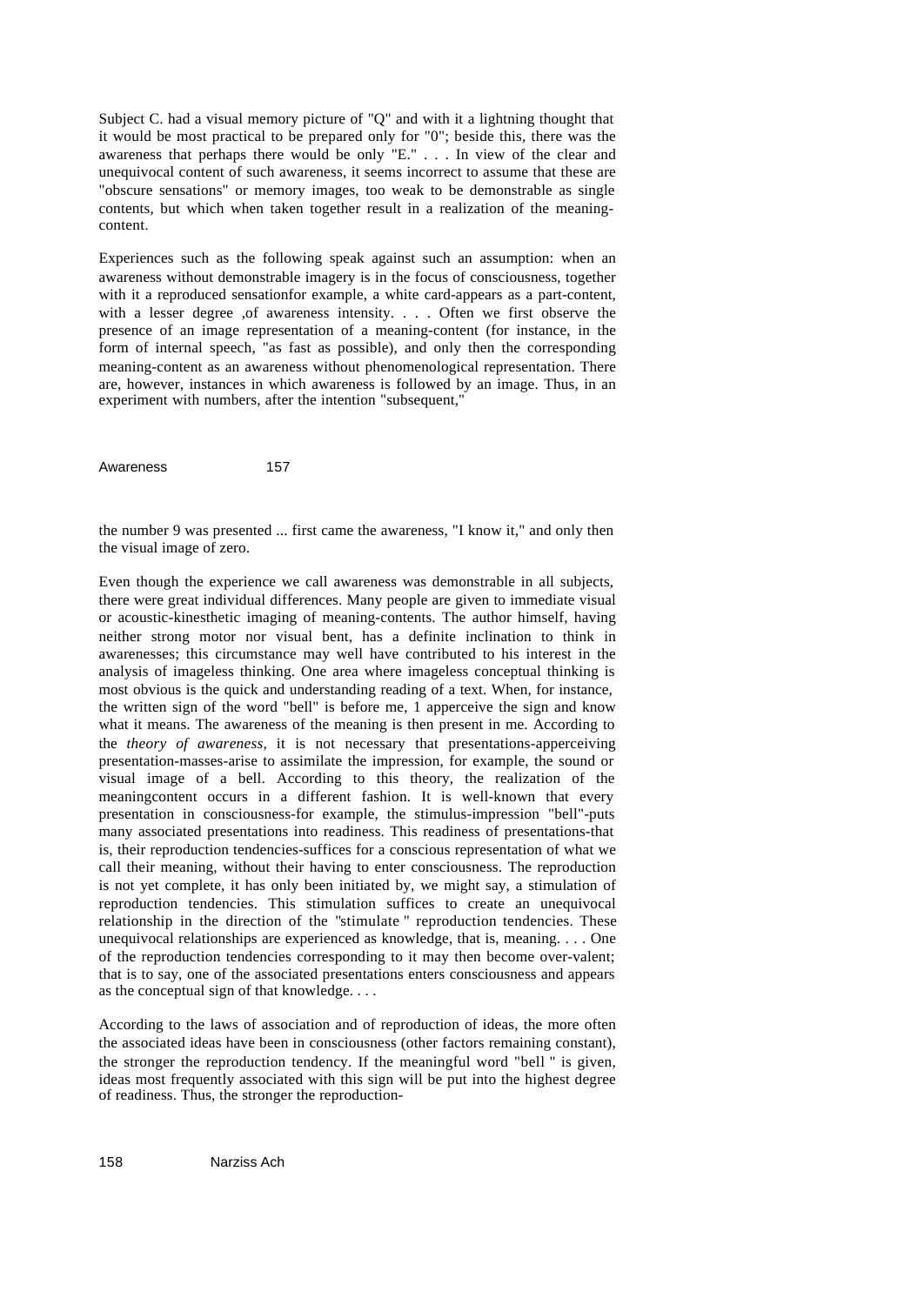tendencies, the greater the state of excitation. On the basis of our previous discussion, we are entitled to speak about differences in awareness-intensity within a simultaneously given complex. Nothing seems to be in the way of assuming that the greater the excitation of readied presentations, and the greater the intensity of reproduction-tendencies, the more intensive the awareness. Therefore, we may describe awareness as an increasing function of excitations of reproductiontendencies. It follows that of all the reproduction-tendencies stimulated by the word "bell." the awareness of those most frequently experienced will be most intensive. In contrast to these, the other readied presentations, being only occasional and incidental, are of a lesser awareness-intensity. The meaning-content of a given word implies a knowledge in which regularly recurring associative connections have far greater awareness-intensity than those occasionally and incidentally formed. The latter will be neglected and not become effective as awarenesses. Here we encounter an experience-determined process of *associative abstraction,* in that only those presentations become consciously effective in a given meaning-content which have recurred regularly as its constituents. This abstraction process, through the continuous assimilation of presentations in their varying connections, occurs entirely automatically.

Since associated presentations which recur regularly represent the constant characteristics of a given concept, associative abstraction determines *the kind of awareness in which a concept is psychologically present in an individual.* This shows that there is no general psychological representation of a concept which is valid for all individuals. Awareness of a concept depends on the association of ideas corresponding to experiences, which again greatly vary with people. Even in the same individual, awareness of a concept does not remain constant. The factors determining the intensity of reproduction-tendencies, that is, of the readiness of a presentation, are also decisive for awareness-intensity. (Such factors are: the frequency of the attention-deployment which brought about the association; the feeling-tone; the time lapse since the association was formed; the generative, effectual, and retroactive inhibitions; the perseverating reproduction-tendencies; the determining tendencies.) For example, if one of these factors reinforces

Awareness 159

the excitation of one of the readied presentations, the conceptual awareness changes. The mental constellation is subject to constant change, and so is awareness. Herein lies the developmental potentiality of mental processes. As apperceptive masses are progressively replaced through new associations of ideas, there is a constant change of conceptual awareness; at the same time the excitation of now one, now another, readied presentation is increased by a previous determination. Therefore, even identical stimulations, following each other at brief intervals, may result in differing conceptual awarenesses. The psychological representation of a concept by an awareness is thus not identical with the logical characteristics in its definition.. This incongruity of the logical and the psychological contents of concepts is most obvious in children. On the one hand, they lack the broad experience and varied associative connections necessary for the process of associative abstraction, that is, for the differentiation of the regular from the incidental; on the other hand, their attention often turns to striking but not regular contents of consciousness. Therefore, often the child does not differentiate between essential and unessential characteristics. For him, any incidental accompanying phenomenon may appear the major characteristic of a concept. A child's drawings offer a very instructive opportunity to observe his thinking. They express what he knows about an object rather than what he has perceived of it the drawing is objectified awareness.

These considerations suggest that presentations are abstract, or rather, that all conscious content given as awareness is abstract. The reason is that the incidental associations which are the overtones of every awareness do not attain appreciable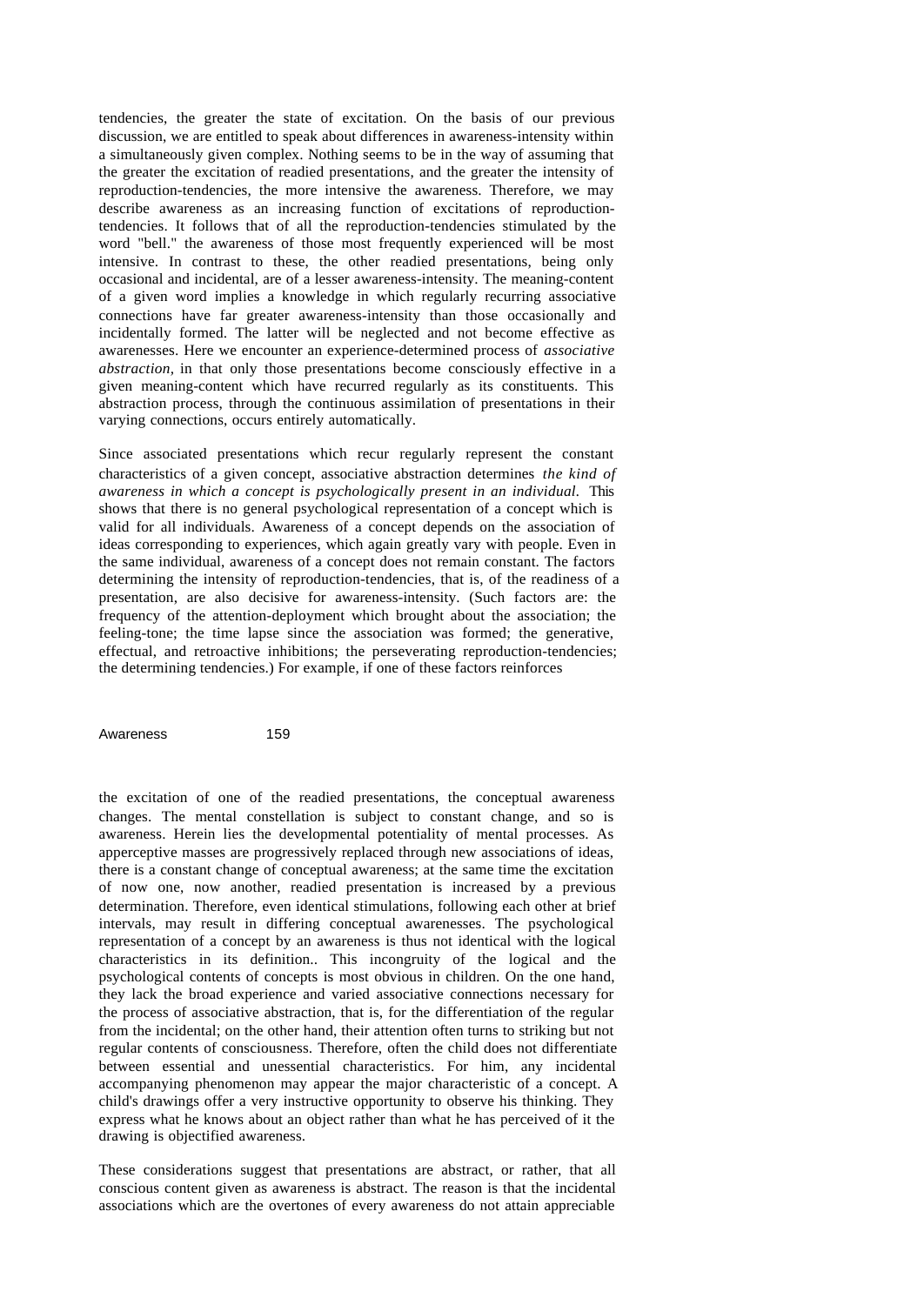conscious influence as compared with the regular associations.

The discussion of the concept of awareness has bearing on the role of determining tendencies. We have seen that these tendencies determine the course of mental happening so as to accord with the goal-presentation. In the preparatory period of the experiment, when the intention is formed, reproduction-tendencies corresponding to the meaning of the goal-presentation achieve a high degree of excitation, by means of the heightened concentration of attention and the perseverance of the goal-presentation in consciousness. These reproductiontendencies, accompanied by mean-

1 160 Narziss Ach

ing-awareness, are brought simultaneously into relationship with the referentpresentation, influencing it in accordance with the goal-presentation. Such relationships between goal-presentations and referent-presentations we call intentions. In contrast to the referent-presentation implied in the intentionawareness, the one on which the determination actually takes effect we call "concrete referent-presentation" (for example, when the intention is to calculate, the number 2 that appears as stimulus is the "concrete referent-presentation"). If the intention is accompanied by a good concentration of attention, it also implies a reference to the future in that it is directed toward a concrete referent-presentation to appear subsequently.

The influence of determining tendencies appears in simplest form in the varieties of apperceptive fusion. To this category belong even those forms of apperception in which the meaningcontent may be considered an after-effect of a preceding Einstellung"; for example, the recognition-reaction in which a yellow or red card is apperceived as colored, in accord with the instructions, or the apperception of its color with the awareness of consent or affirmation, "Yes, this is red." These forms of apperception, therefore, may be designated as *determined apperceptions.* Such is the case also when a white or colored card is apperceived as 11 something to react to," since this apperception complies with a preceding determination. There is an apperceptive fusion here between the stimulus-impression and the readied reproductiontendencies, so that comprehension is directly connected with the corresponding meaning....

In contrast to this, in those experiments in which *Einstellung is* poor, the insufficient determination is noticeable already in the apperception. In cases where the preparation has been insufficient, we observe a state of disorientation upon the appearance of the stimulus: the subject does not know what to do.

Besides these described forms, determination may manifest itself in what is known as *specific apperceptive fusion.* Such are particularly frequent and various in reactions without coordination of activity. For example, in the preparatory period Subject B. had a visual image of the plus-sign, representing the intention to " add "; when the stimulus appeared, an apperceptive fusion

Awareness 161

took place in that the appearing numbers fell into the prepared scheme. The determined presentation followed associatively from this apperceptive fusion. Subject C. experienced a spatial displacement of the two numbers which corresponded to the intention: in adding they pulled together, in subtracting the smaller figure sidled to the larger....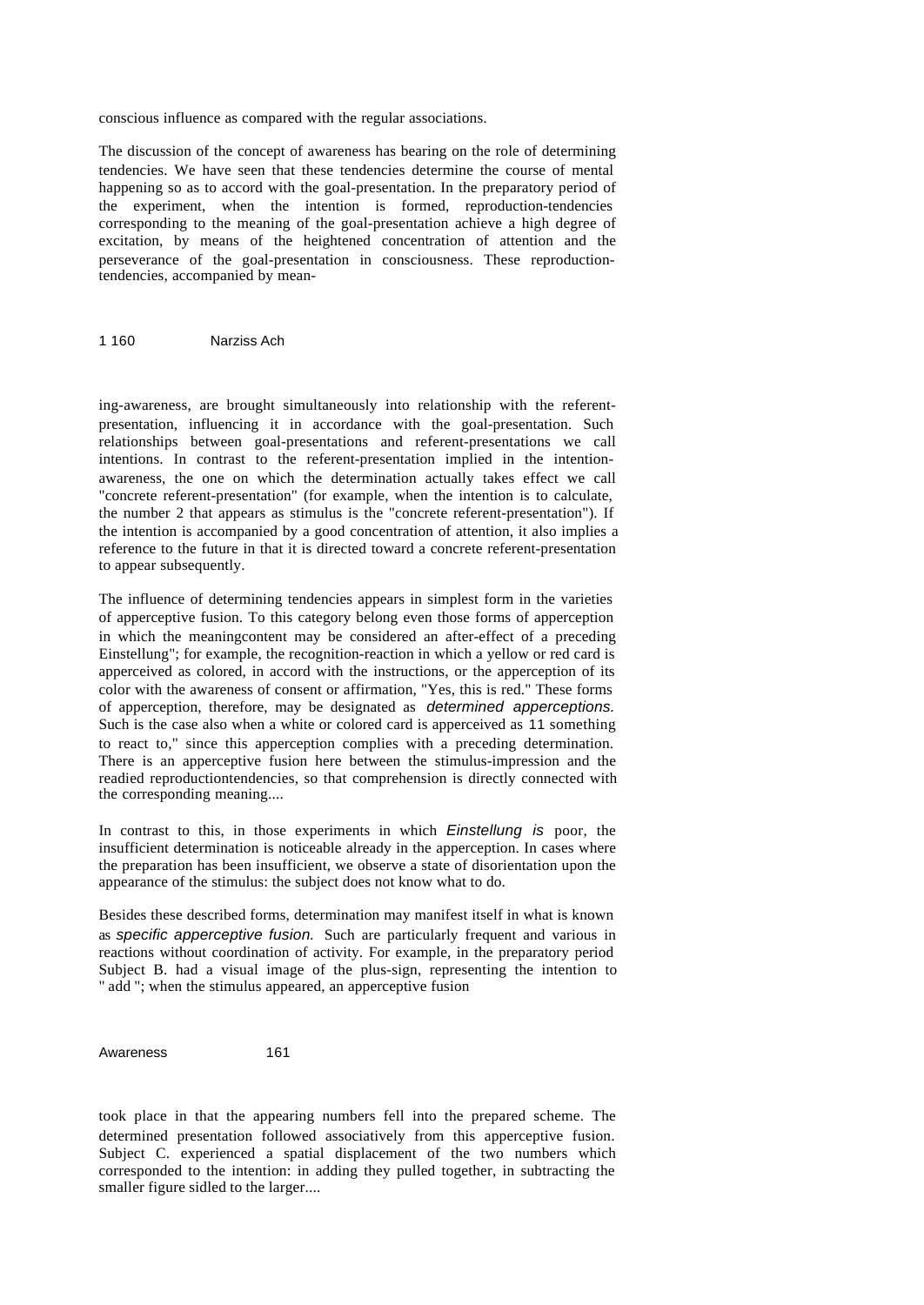A middle position between special apperceptive fusion and determined apperceptions is occupied by the cases where the apperception of the concrete referent-presentation (for example, of a number) is followed by an imageless meaning-awareness, and where, after that apperception but before the appearance of the result (that is, the determined presentation), knowledge of what will appear is present.

Another form of apperceptive fusion is apperceptive substitution, in which a preceding *Einstellung* comes to expression. In the simplest cases, a presentation is given as a part-content of the intention of the preparatory period. This is the case, for example, in our rhyming experiments: the letter 'Y' appears [as a part content of the intention] and replaces the initial letter of the concrete referent-presentation (stimulus-syllable). The determined presentation may be considered the product of an apperceptive substitution, effected by the determination. . . .

The list, apperceptive fusion, determined apperception, specific apperceptive fusion, apperceptive substitution, does not exhaust the varieties of the effects of determining tendencies. Some of these are transitions to those forms in which determination finds its most striking expression. In these cases, the determined presentation, the end-product of the determination, appears in consciousness immediately in conjunction with the concrete referentpresentation; and neither the goal-presentation itself, from which the determination arises, nor any part-content of it is demonstrable in consciousness after the appearance of the concrete referentpresentation. The selfsame concrete referent-presentation, once given, may be followed by a variety of determined presentations, selected by the determining tendencies. It is characteristic that even though the appearance of the determined presentation is precipitated by the concrete referent-presentation, its quality depends on the goal-presentation, though the latter is not demonstrable

162 Thinking: From Association to Gestalt

in consciousness. The qualitative characteristics of the determined presentation are beyond doubt due to unconscious (meaning simply not conscious) effects. Thus we define determining tendencies as *unconsciously acting* Einstellungen *which arise from the meaning of the goal-presentation and, directed toward the coming referent-presentation, result in the spontaneous appearance of the determined presentation. . .*

In the preceding selection it is clear that Ach is attempting to explain and utilize in his theory what were to. him clear facts derived from his experimental findings: meaning, or recognition, may sometimes he carried by visual images, but at other times it occurs without their presence or before any images have crystalized. Yet his "facts" and those of Marbe and Messer were soon to be bitterly disputed.

Wundt for one was not the man to admit the appearance of an experimental psychology of thinking that he had declared as impossible just ten years previously. And in 1907 Karl Bühler published the *nec plus ultra* of the Würzburger method in a study which did not fail to point out Wundt's previous misgivings.'

Bühler's investigation was much more ambitious than those of his colleagues. His stimulus materials were complex questions requiring extensive thought processes that terminated in "yes" or "no" judgments; the subjects then gave a retrospective account of the processes intervening between stimulus and response. Bühler concluded from these protocols that there were basic unanalyzable units in the thinking process, which should simply be called "thoughts." These units could, however, be classified into types, three of the most important being: first,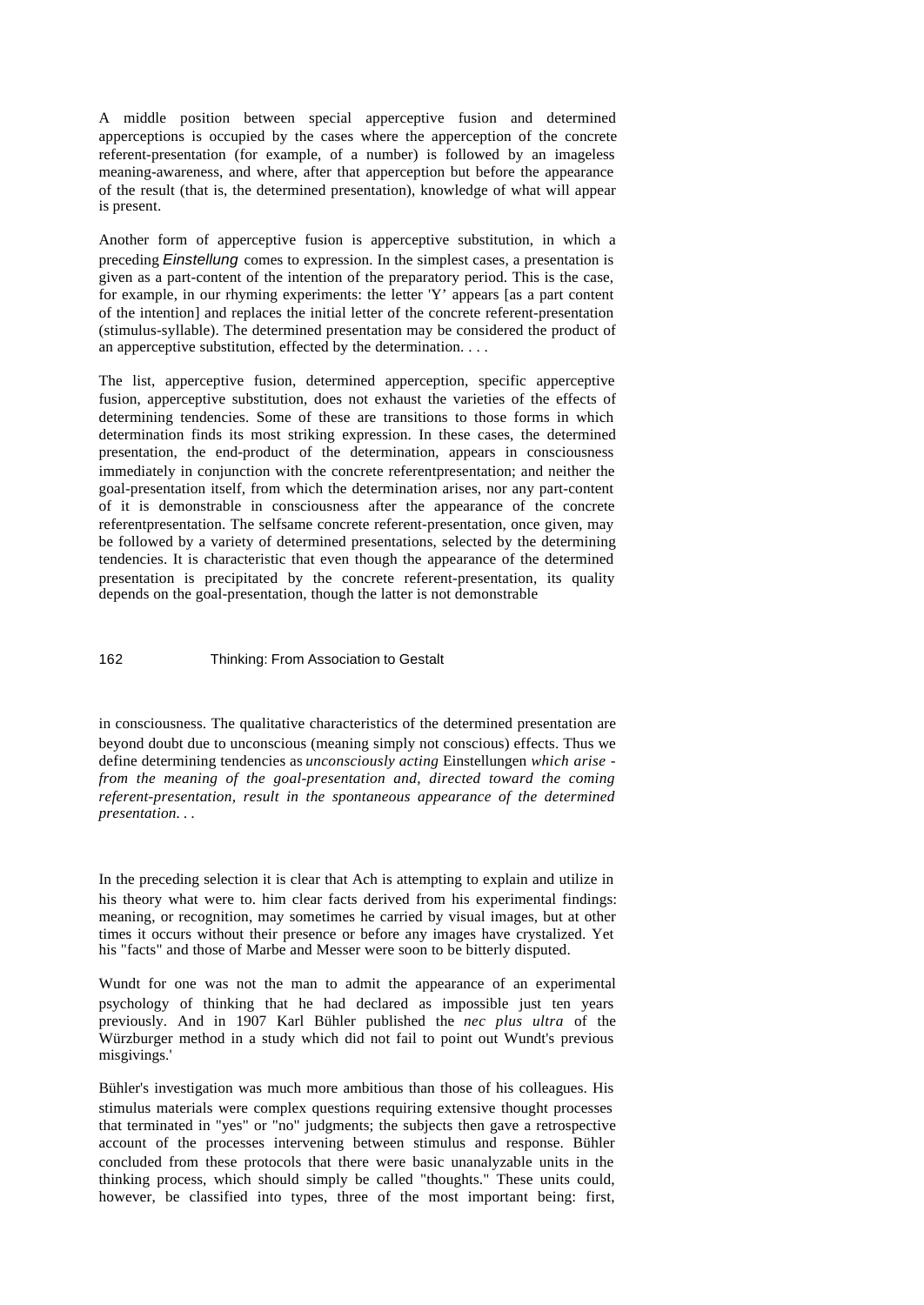consciousness of a rule *[Regelbewusstein],* a knowing that one can solve a

*\** K. Bühler, *Tatsachen und Probleme zu einer Psychologie der Denkvorgänge. I. Uber Gedanken,* Würzburger Habilitationsschrift, *1907.*

Thinking and the New Psychology: Imageless Thought 163

problem and how it is done, without actually having the steps in mind; second, consciousness of knowing the meaning of something, "intending" it *[Intentionenj,* without having the meaningcontent clearly in mind; and third, consciousness of relations *[Beziehungsbewusstsein],* an awareness similar to Ach's conception.

The following passage illustrates Bühler conception of these "thoughts" and also presages the concern with the unit of thought that was to reach full flowering in the next decade.

What really is the consciousness of a rule? It is a thought in which something, that from a logical point of view we call a rule, comes to consciousness. But this does not quite unequivocally determine the concept. I could simply designate a rule just as I designate any other object. But consciousness of rule is not such thinking of a rule, rather it is thinking a rule or thinking according to a rule. The object of the consciousness of a rule is not the rule, but rather the state of affairs, the object, that the rule describes, on which it is used, from which it might possibly be derived. Using a distinction of Husserl's, we might say: Consciousness of a rule is a thought with which we can adequately think certain objects that the logician calls laws. There are at least two ways, . . . and not just one, in which objects can be adequately represented in consciousness, in perception. Perception is image; the other self-sufficient (adequate) object-consciousness is the consciousness of rule.... One thing seems to me to be certain, that consciousness of rule is a very frequent experience in scientific thinking .... 0

There is a greater emphasis in this analysis of thinking on processes than on contents, and it illustrates the influence of 11 act psychology" on Külpe and thus on others of the Würzburg school. In their eager attempts at classification of imageless contents, some of the Wiirzburgers at times had ignored the obvious active processes occurring in their thinking subjects, and seemed to be harking back to the static classificatory schemes of the early associationists.

*\** K. Bühler, Tatsachen und Probleme *zu* einer Psychologie der Denkvorgänge. *1. Ü*ber Gedanken. *Arch. f.d. ges. Psychol., 1907, 9, 297-365. Pp. 339-340.* See also Bühler's companion articles: *H.* Uber Gedankenzusammenhänge. *Arch. f.d. ges. Psychol., 1908, 12, 1-23; 111.* Uber Gedankenerinnerungen. *Arch. f.d. ges. Psychol., 1908, 12, 24-92.*

# 164 Thinking: From Association to Gestalt

Unfortunately for Bühler, his retrospective technique of introspection, plus some incautious remarks on the necessity of sympathetic interaction between the subject and experimenter, brought swift retribution. That same year Wundt thundered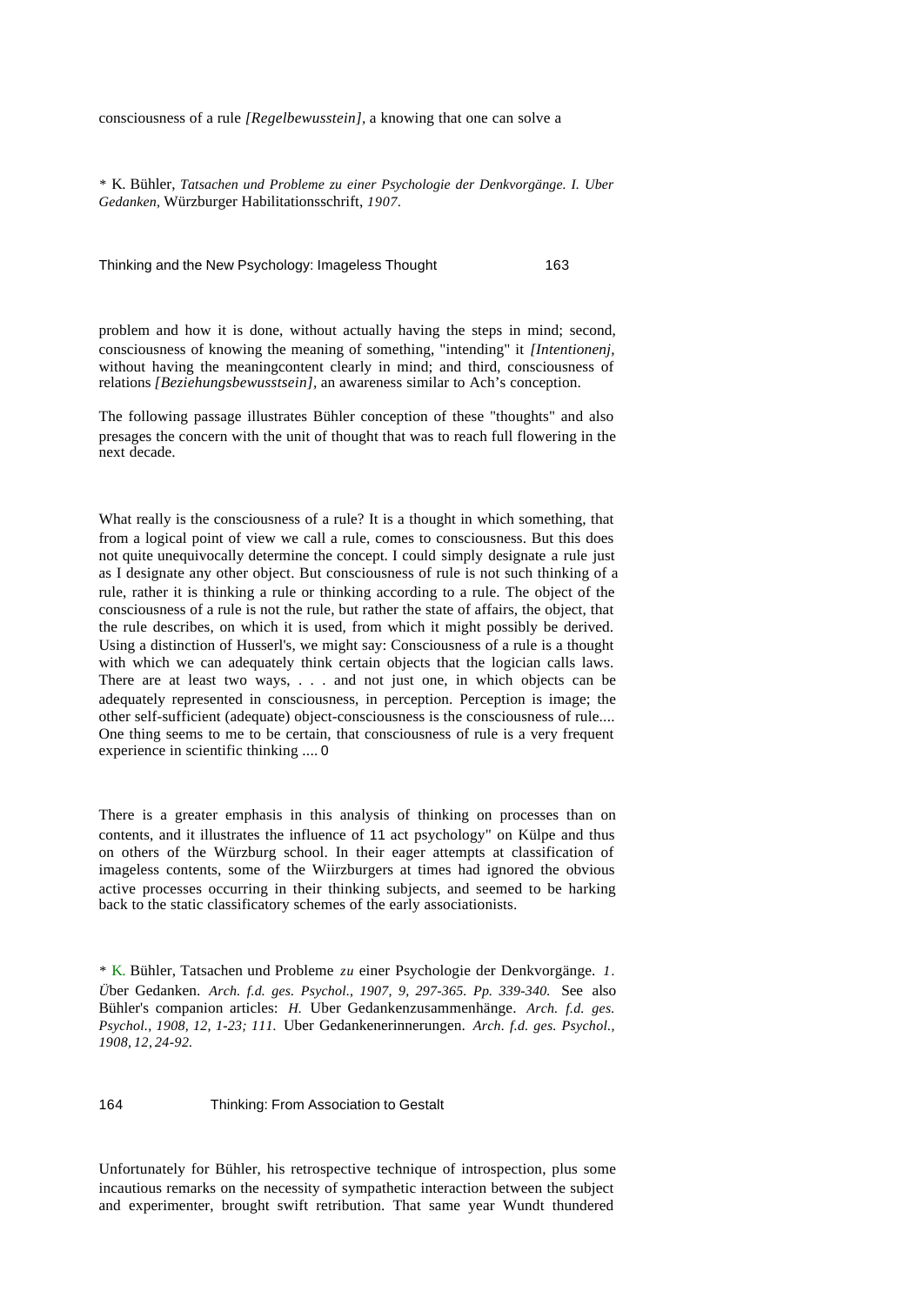from on high. He defended his earlier position, criticized the Würzburger methods, questioned their data and rejected their conclusions. After some fifty pages of detailed analysis he concludes:

1. The inquiry experiments are not real experiments, but rather selfobservations with handicaps. Not a single one of the requirements set for psychological experiments is met by them, on the contrary they realize the opposite of each of these requirements.

2. They represent the most inadequate of the older forms of selfobservation; they occupy the attention of the observer with an unexpected, more or less difficult, intellectual problem and demand of him in addition that he observe the behavior of his own consciousness.

3. The method of inquiry must be rejected in both of the forms in which it has been used. As an inquiry prior to the experiment it subjects self-observation to the unfavorable influence of examination pressure; as an inquiry after the experiment it opens wide the door to the interfering influence of suggestion. In both forms the method vitiates self-observation most severely in that the subject who is to observe himself is at the same time subjected to observation by others.

4. The representatives of the method of inquiry ignore the well tried rule that in order to solve complex problems one must first master the simpler ones which the former presuppose. As a result they confuse attention with consciousness and fall victim to a popular error in believing that everything that occurs in consciousness may easily be pursued in self-observation. This last error alone would be sufficient to explain the lack of results obtained by the inquiry experiments.\*

Perhaps the success of the Würzburger attack can be measured by the virulence of the reply. In any case, a more dispassionate examination of their results was soon mounted by Edward Bradford Titchener.

In 1909 Titchener gave a series of lectures, printed in book form as *Lectures on the Experimental Psychology of the ThoughtProcesses,* in which he summarizes and analyzes the work of the Würzburg school in detail and includes his own forceful objections to some of their conclusions. Primarily he disputes that there are

*\** W. Wundt, über Ausfrageexperimente und über die Methoden zur Psychologie des Denkens. *Psychol. Studien, 1907, 3, 301-360. P. 358.*

Thinking and the New Psychology: lmageless Thought 165

such things as imageless thoughts. The quarrel is a curious one. It rests on two distinct yet related problems. The first problem is to be found in the nature of introspection itself, and the second in the nature of theories of mind or thinking that would be acceptable to the two schools.

if one carefully observes his own thought processes, does he find imageless thinking or not'.' At first glance, this seems to be a factual question. And yet we have already noticed how the Wilrzburg subjects, as they became practiced in their techniques and familiar with the theoretical notions abroad in their laboratory, gradually began to use the term "imageless thought'' to describe their mental processes, whereas originally the term was invented in order to define an unexpressable experience. The Bsl became more and more common and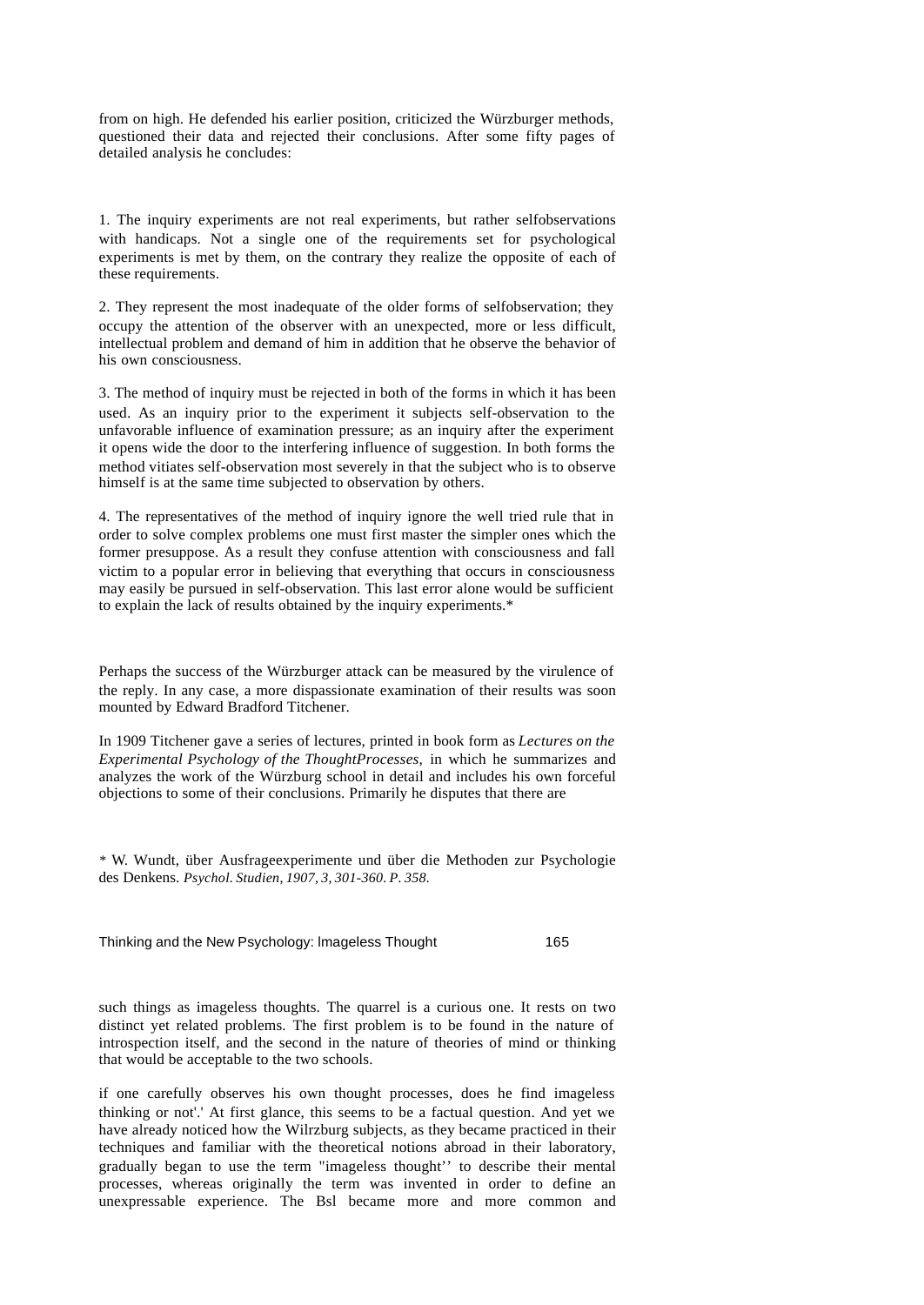eventually came to pepper the protocols. That is not to say that there was no such experience (the term was invented to fill a gap in the common language), but rather to point out the vulnerability of introspection to the theoretical language in vogue. It is quite possible that Marbe and Ach experienced the Bsl and that Titchener did not. Perhaps it should not be said that Titchener did not believe in imageless thought because he could not observe any such process in himself, but rather that he could not observe any such process because he did not believe there was such a thing.

What is probably more important, however, is the disagreement as to the kinds of statements that are to be acceptable, not only in the theoretical language of psychology, but in its protocol language as well.

For Titchener, as for the Würzburgers, the essence of the psychological experiment was controlled introspection. But he carried this principle to its ultimate conclusion and, as frequently happens to principles stretched to the breaking point, it led him into absurdities. If our experimental technique is introspection and if this is all the material we have to work with, then psychology must remain the analysis of the conscious mind. Other, unconscious processes may be taking place within the organism, but strictly speaking they are not psychological; they fall rather within the realm of physiology. What does this imply for the protocol language, the language the subjects use? First of all, Titchener, rather than implicitly suggesting, *directed* his subjects as to the

# 166 Thinking: From Association to Gestalt

language they must use. They were explicitly trained to reduce their experience to the most basic terms possible, and these terms were prescribed: sensations and affections. The goal was " to describe the contents of consciousness not as they mean but as they are." Thus meanings, that is, objects, relations, recognitions, and so forth, are not to be admitted to the protocol language (this would he committing the "stimulus error"), but are to be built up by the experimenter-theoretician out of the raw sensations as given to him by the subject. The difficulties inherent in carrying out this edict are enormous. To learn to describe our familiar threedimensional meaningful world in terms of patches of colors and vague kinesthetic images is not only difficult to the point of impossibility, but it also introduces some degree of distortion of the basic data. The Würzburgers before Titchener and the Gestaltists after him were at great pains to show that such sensations are not the raw data of psychology, but theoretical abstractions of a high order.

Indeed, when the sensationalist position is carried to its extreme, it seems literally impossible to commit the "stimulus error." As Humphrey states in his careful analysis of Titchener's position:

[The] sensationist position endeavours in effect to analyze all experience (save affect) into pure sense datum. But such sense datum can, of itself, give no indication concerning its occasion (stimulus, as Titchener uses the word). To take a single example: Nobody experiencing simply -blue visual image ... vague kinaesthetic image," etc., would be in the position to commit the stimulus-error of maintaining that he thought about a woman coming in secretly. [This refers to a previously given protocol.] How does he know to what these "pure" images refer unless there is something present in consciousness to tell him, and something which is of necessity of a non-sensory nature, since a complete inventory of sensory process has already been made? The *reductio ad absurdum* of the sensationist position is surely given in the following quotation from Titchener: *"I* was not at all astonished to observe that the recognition of a gray might consist of a quiver in the stomach." ,What is there *in this particular "quiver"* to indicate that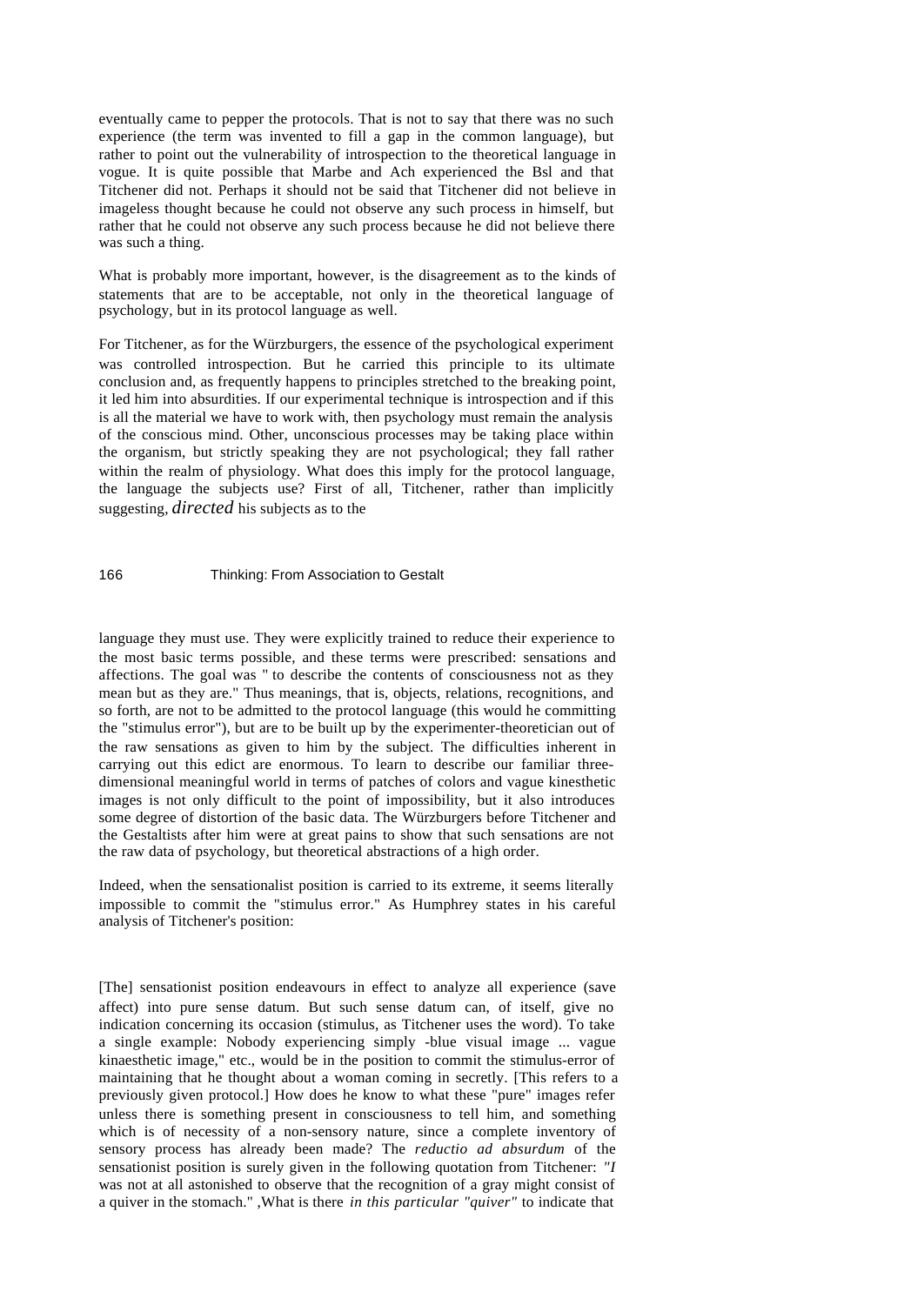it is a recognition "quiver," or even to allow the stimulus error to be made from it? The sensationist hypothesis is in the position of precluding the error with which it taxes its opponent.\*

\* G. Humphrey, *Thinking.* London: Methuen, 1951, pp. 126-127.

**Imagery and Sensationalism** 167

it might be added that the difficulty cannot be removed by allowing meaning to be handled by the psychologist by deducing, it from the protocol, since it is impossible to discover such meaning without the subject lapsing into the stimulus error.

In the following selections Titchener presents his views on imagery and discusses some of the then current notions about thinking.

# *Edward Bradford Titchener*

Imagery and Sensationalism

My visual imagery voluntarily aroused as for Galton's breakfasttable test, is extremely vivid, though it seems bodiless and papery when compared with direct perception. I have never, so far as 1 am aware, experienced a visual hallucination; I have no numberform; I know nothing of coloured hearing. On the other hand, my mind, in its ordinary operations, is a fairly complete picture gallery-not of finished paintings, but of impressionist notes. Whenever 1 read or hear that somebody has done something modestly, or gravely, or proudly, or humbly, or courteously, 1 see a visual hint of the modesty or gravity or pride or humility or courtesy. The stately heroine gives me a flash of a tall figure, the only clear part of which is a hand holding up a steely grey skirt; the humble suitor gives me a flash of a bent figure, the only clear part of which is the bowed back, though at times there are bands held deprecatingly before the absent face. A great many of these sketches are irrelevant and accessory; but they

E. B. Titchener, *Lectures on the experimental psychology of the thought-processes.* New York: Macmillan, 1909. Pp. *13-27, 30-34, 170-183 reprinted by permission.*

168 Edward Bradford Titchener

often are, and they always may be, the vehicles of a logical meaning. The stately form that steps through the French window to the lawn may be clothed in all the colours of the rainbow; but its stateliness is the hand on the grey skirt. 1 shall not multiply instances. All this description must be either self-evident or as unreal as a fairy-tale.

It leads us, however, to a very important question-the old question of the possibility of abstract or general ideas. You will recall the main heads of the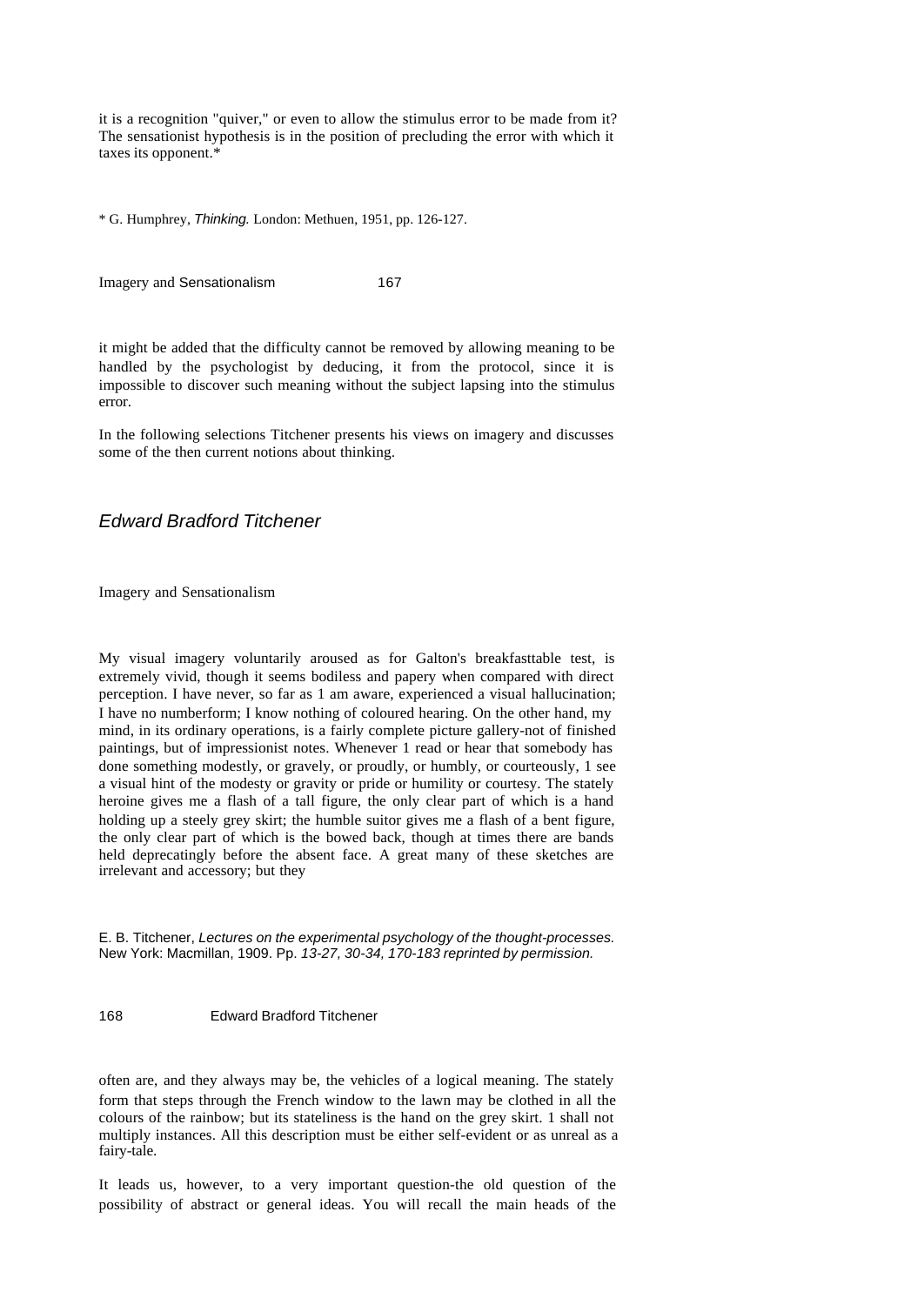controversy. Locke had maintained that it is possible to form the general idea, say, of a triangle which is "neither oblique nor rectangle, neither equilateral, equicrural, nor scalenon; but all and none of these at once." Berkeley replied that if any man has the faculty of framing in his mind such an idea of a triangle, as is here described, it is in vain to pretend to dispute him out of it, nor would 1 go about it. . . . For myself, I find indeed I have a faculty of imagining, or representing to myself, the ideas of those particular things 1 have perceived, and of variously compounding and dividing them, . . . [but] 1 cannot by any effort of thought conceive the abstract idea described above.... The idea of man that 1 frame to myself must be either of a white, or a black, or a tawny, a straight, or a crooked, a tall, or a low, or a middle-sized man." The dispute has lasted down to our own day. Hamilton calls the Lockean doctrine a "revolting absurdity." Huxley finds it entirely acceptable. 'An anatomist who occupies himself intently with the examination of several specimens of some new kind of animal, in course of time acquires so vivid a conception of its form and structure, that the idea may take visible shape and become a sort of waking dream. But the figure which thus presents itself is generic, not specific. It is no copy of any one specimen, but, more or less, a mean of the series"-a composite photograph of the whole group.

All through this discussion there runs, unfortunately, the confusion of logic and psychology that is characteristic of the English school. it is no more correct to speak, in psychology, of an abstract idea, or a general idea, than it would be to speak of an abstract sensation or a general sensation. What is abstract and general is not the idea, the process in consciousness, but the logical meaning of which that process is the vehicle. All that we can say of the

Imagery and Sensationalism 169

idea is that it comprises such and such qualities; shows these and these temporal and spatial characters; has a certain degree of vividness as focal or marginal, clear or obscure; has the vague haziness of distant sounds and faint lights or the cleancut definiteness of objects to which the sense-organ is accommodated; is arranged on a particular pattern. Locke and Huxley, now, believed that abstract meaning is represented in consciousness by abstract or composite imagery; Berkeley and the other Nominalists believed that imagery is always individual and concrete, and that abstract meaning is accordingly represented by the abstract terim the general name. But here is no alternative for psychology. Imagery might be strictly reproductive in form, and yet-for a certain type of mental constitution-be the psychological equivalent of an abstract meaning; and, again, imagery might be vague and indefinite, and yet be the psychological equivalent of an individual, particular meaning. The issue, in its psychological formulation, is an issue of fact. Is wordless imagery, under any circumstances, the mental representative of meaning? And if it is, do we find a correlation of vague imagery with abstract and of definite imagery with particular meaning?

The first of these questions I have already answered, for my own case, in the affirmative. In large measure I think, that is, 1 mean and I understand, in visual pictures. The second question 1 cannot answer in the affirmative. I doubt whether particularity or abstractness of meaning has anything essentially to do with the degree of definiteness of my images. The mental vision of the incoming tide, which I described at the beginning of this Lecture, is no more definite when it recalls an afternoon's ramble than when it means the progress of science. We must, above all things, distinguish between attentional clearness and intrinsic clearness of definition-sharpness, precision, cognitive clearness. A process may be transversing the very centre of consciousness, and therefore from the point of view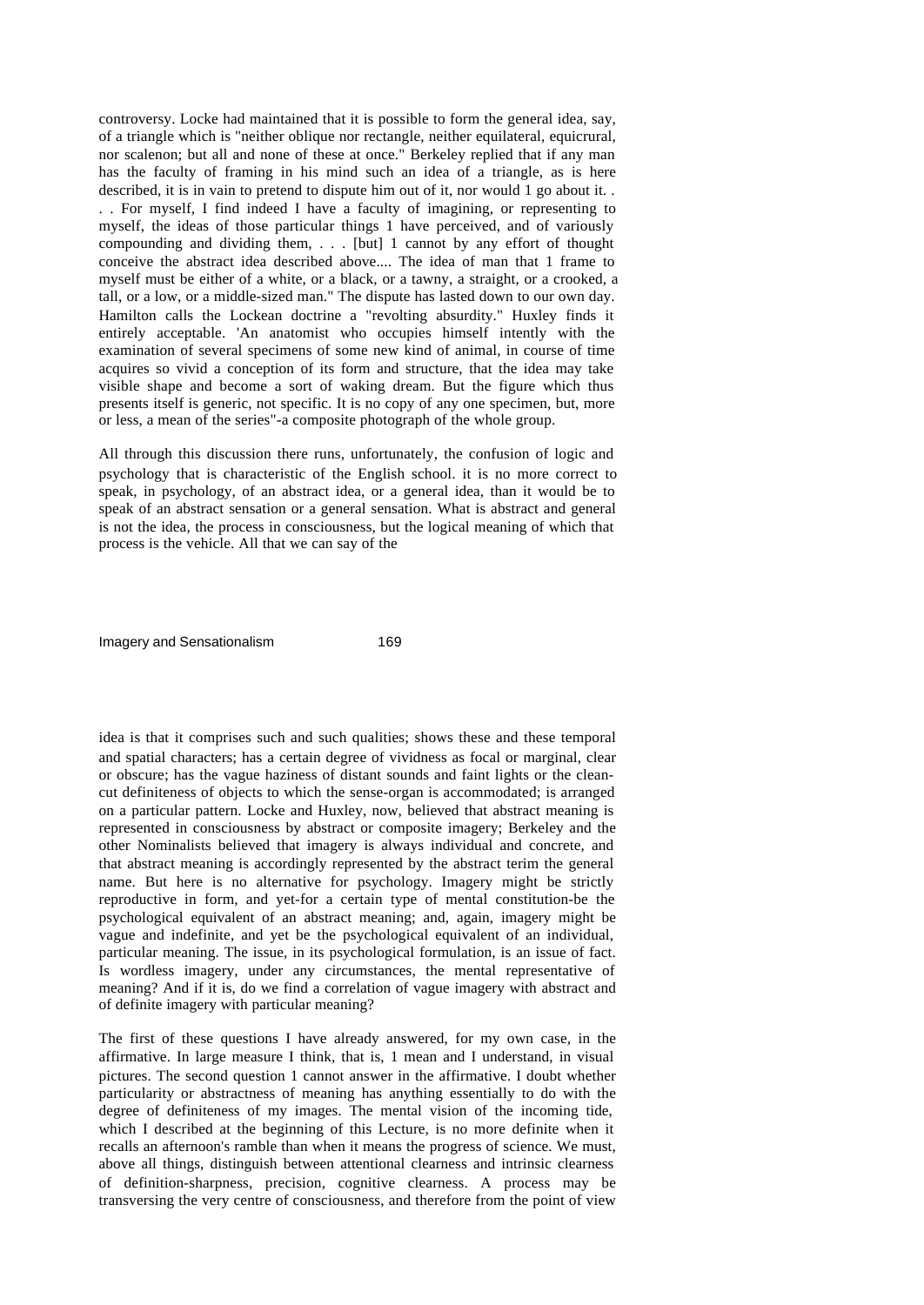of a psychology of attention may be maximally clear: yet it may be so weak, so brief, so instable, that its whole character is vague and indefinite. In my own experience, attentional clearness seems to be the one thing needful to qualify a process for meaning. Whether the picture as picture is sharply outlined and highly coloured is a matter of indifference.

# 170 Edward Bradford Titchener

Come back now to the authorities: to Locke's triangle and Huxley's composite animal. My own picture of the triangle, the image that means triangle to me, is usually a fairly defbite outline of the little triangular figure that stands for the word "triangle" in the geometries. But 1 can quite well get Locke's picture, the triangle that is no triangle and all triangles at one and the same time. It is a flashy thing, come and gone from moment to moment: it hints two or three red angles, with the red lines deepening into black, seen on a dark green ground. It is not there long enough for me to say whether the angles join to form the complete figure, or even whether all three of the necessary angles are given. Nevertheless, it means triangle; it is Locke's general idea of triangle; it is Hamilton's palpable absurdity made real. And the composite animal? Well, the composite animal strikes me as somewhat too even, too nicely balanced. No doubt, the idea in Huxleys mind was of that kind; he, as an anatomist, was interested to mark all the parts and proportions of the creatures before him. But my own ideas of animals are sketchier and more selective: horse is, to me, a double curve and a rampant posture with a touch of mane about it; cow is a longish rectangle with a certain facial expression, a sort of exaggerated pout. Again, however, these things mean horse and cow, are the psychological vehicles of those logical meanings.

And what holds of triangle and horse and cow holds of all the "unpicturable notions of intelligence. No one of them is unpicturable, if you do but have the imaginal mind. "It is impossible," remarks a recent writer, "to ideate a meaning; one can only know it." Impossible? But 1 have been ideating meanings all my life. And not only meanings, but meaning also. Meaning in general is represented in my consciousness by another of these impressionist pictures. I see meaning as the blue-grey tip of a kind of scoop, which has a bit of yellow above it (probably a part of the handle), and which is just digging into a dark mass of what appears to be plastic material. 1 was educated on classical lines; and it is conceivable that this picture is an echo of the oft-repeated admonition to "dig out the meaning" of some passage of Creek or Latin. 1 do not know; but I am sure of the image. And I am sure that others have similar images. 1 put the question not long since to

#### Imagery and Sensationalism 171

the members of my graduate seminary, and two of the twelve students present at once gave an affirmative answer. The one reported the mental unrolling of a white scroll: what he actually saw was a whitish lump or mass, flattened and flattening towards the right. The other reported a horizontal line, with two short verticals at a little distance from the two ends. The suggestion in these two cases is plain enough: meaning is something that you End by straightening things out, or it is something that is included or contained in things. There was, however, no such suggestion in the minds of my informants: for them, as for me, the mental representation of meaning is a simple datum, natural and ultimate.

1 have dwelt at some length upon this visualisation of meanings because the point in dispute is of great importance, historically and systematically, and because visual imagery offers, so to say, the most substantial materials for its discussion.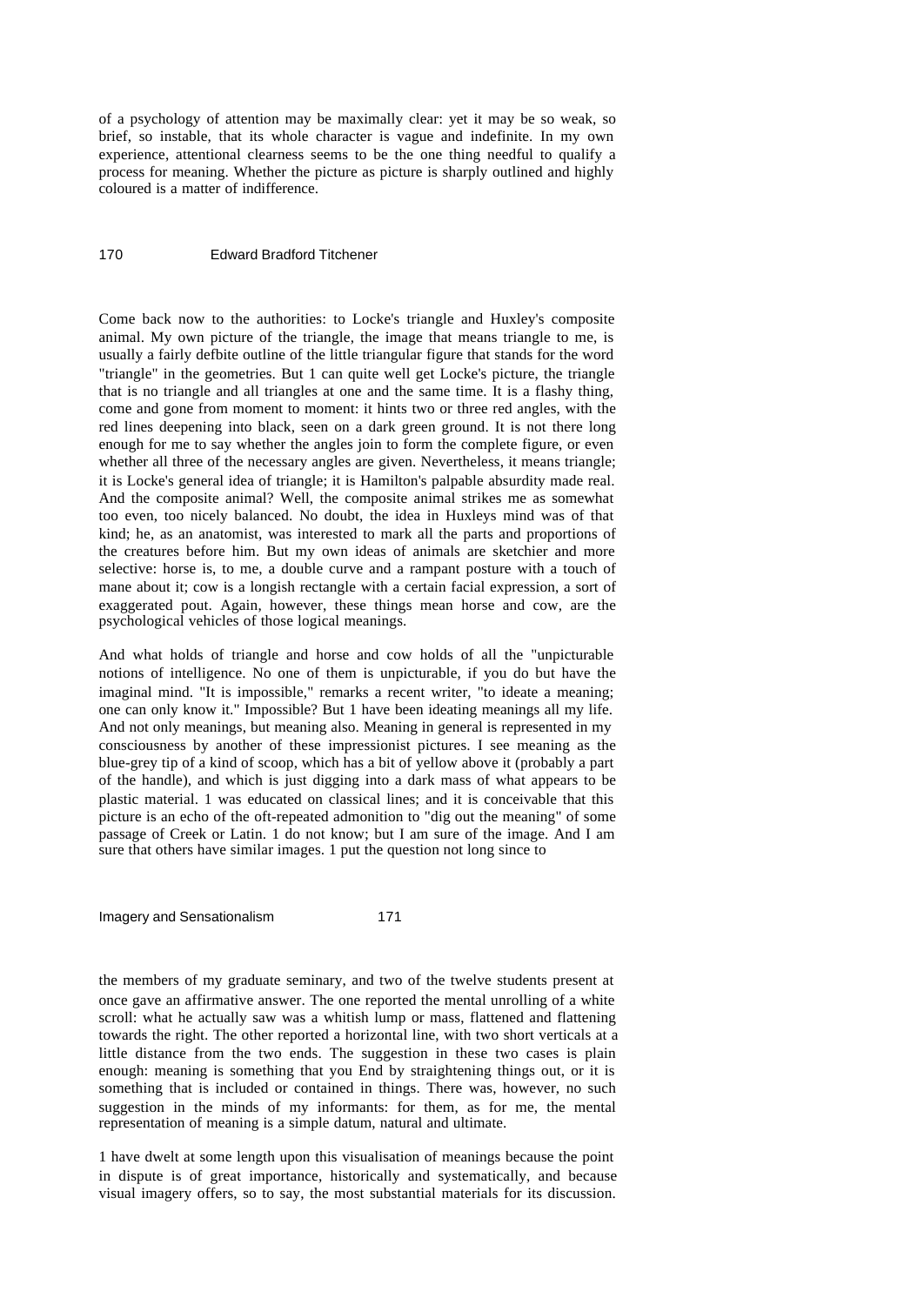Let me repeat, however, that my mind, the mind which 1 am trying to describe to you, is by no means exclusively, is not even predominantly, of the visual type. 1 have, as I have said, a great deal of auditory imagery; 1 have also a great deal of kinaesthetic imagery. The former needs no further discussion, since it plays no active part in my thinking; but I must speak briefly of kinaesthesis.

As recently as 1904 1 was not sure whether or not 1 possessed free kinaesthetic images. I could not decide whether my kinaesthetic memories were imaginal, or whether they involved an actual reinstatement, in weaker form, of the original sensations. 1 had no criterion by which to distinguish the sensation from the image. However, as so often happens, 1 had hardly recorded my difficulty when the criterion was found: a ground of distinction so simple, that one wonders why there should have been any difficulty at all. It may be roughly phrased in the statement that actual movement always brings into play more muscles than are necessary, while ideal movement is confined to the precise group of muscles concerned. You will notice the difference at onceprovided that you have kinaesthetic images-if you compare an actual nod of the head with the mental nod that signifies assent to an argument, or the actual frown and wrinkling of the forehead with the mental frown that signifies perplexity. The sensed

# 172 Edward Bradford Titchener

nod and frown are coarse and rough in outline; the imaged nod and frown are cleanly and delicately traced. 1 do not say, of course, that this is the sole difference between the two modes of experience. On the contrary, now that it has become clear, 1 seem to find that the kinaesthetic image and the kiniesthetic sensation differ in all essential respects precisely as visual image differs from visual sensation. But 1 think it is a dependable difference, and one that offers a good starting point for further analysis.

We shall recur to this kinaesthetic imagery in a later Lecture. All that I have to remark now is that the various visual images, which I have referred to as possible vehicles of logical meaning, oftentimes share their task with kinaesthesis. Not only do 1 see gravity and modesty and pride and courtesy and stateliness, but I feel or act them in the minds muscles. This is, 1 suppose, a simple case of empathy, if we may coin that term as a rendering *of Einfiihlung;* there is nothing curious or idiosyncratic about it; but it is a fact that must be mentioned. And further: just as the visual image may mean of itself, without kinaesthetic accompaniment, so may the kinaesthetic image occur and mean of itself, without assistance from vision. 1 represent the meaning of affirmation, for instance, by the image of a little nick felt at the back of the neck-an experience which, in sensation,, is complicated by pressures and pulls from the scalp and throat. . . .

Sensationalism is succinctly defined, in Baldwin's *Dictionary,* as 1he theory that all knowledge originates in sensations; that all cognitions, even reflective ideas and so-called intuitions, can

1

be traced back to elementary sensations.' It is thus, primarily, a theory of the origin of knowledge, not a theory *of* the genesis of thought. "Historically," the *Dictionary* continues, "it is generally combined with Associationalism." Turning to Associationism, in the same work, we find the following definition: "The theory which, starting with certain simple and ultimate constituents of consciousness, makes mental development consist solely or mainly in the combination of these elements according to certain laws of association. According to this theory, rigidly carried out, all genesis of new products is due to the combination of pre-existing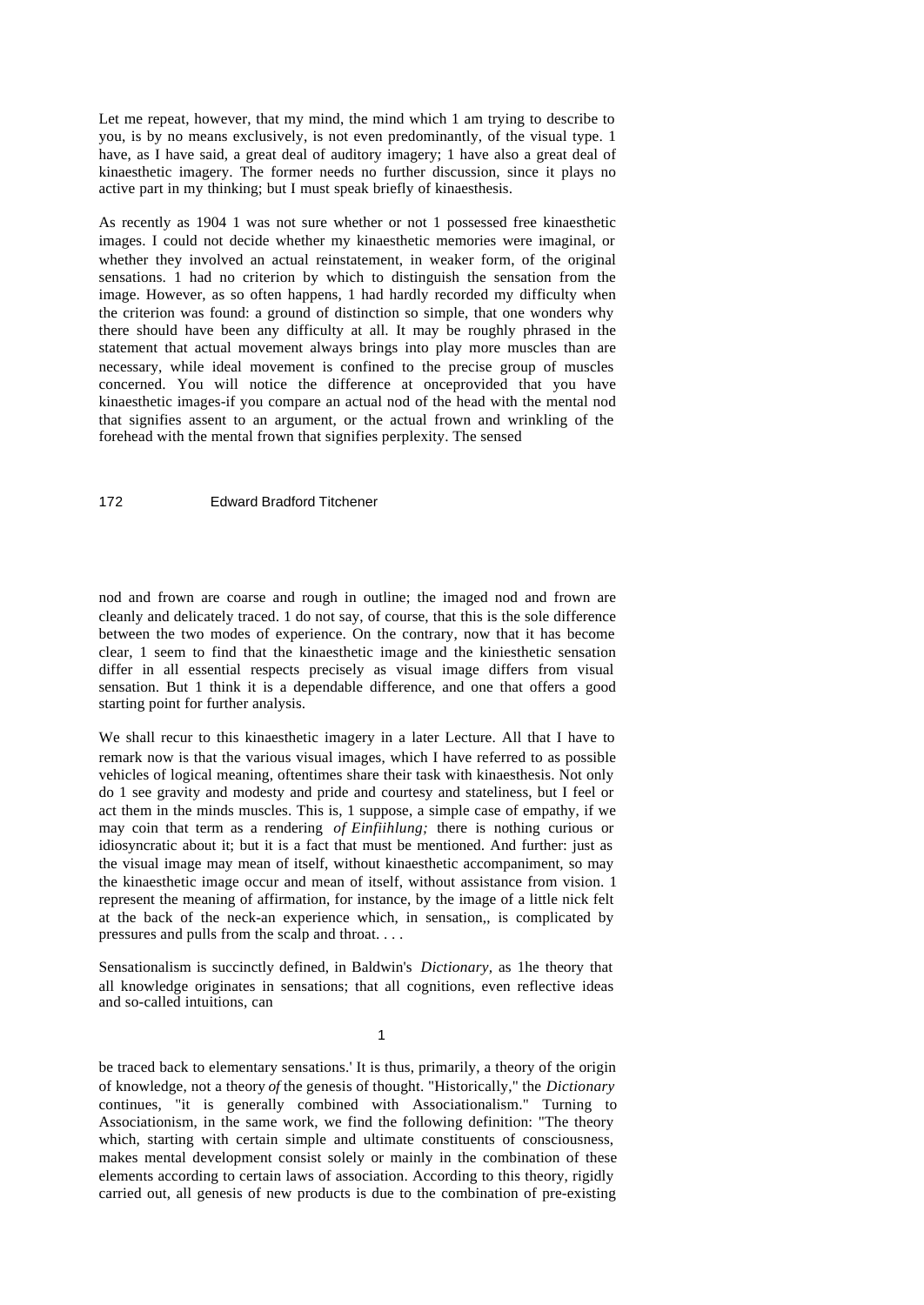elements." Here is psychological formulation. But it would be a

# Imagery and sensationalism 173

great mistake, though it is a mistake not seldom made, to confuse the sensationalism of experimental psychology with the doctrine of associationism. Let us see wherein the two kinds of sensationalism differ.

In the first place, the associationists did not distinguish the theory, of knowledge from the theory of thought. "The British thinkers of the past''- I am quoting from a British thinker of the present-" were far from keeping their psychology unadulterated. ... They gave us, in general, psychology and philosophy inextricably intermingled." "Their work often shows a crossing of interests and of points of view. Questions of logic and theory of knowledge \vere mixed up with the more properly psychological inquiry." In fact, the associationists dealt, on principle, with logical meanings; not with sensations, but with sensations-of; not with ideas, but with ideas-of; it is only incidentally that they leave the plane of meaning for the plane *of* existence. The experimentalists, on the other hand, aim to describe the contents of consciousness not as they mean but as they are....

Locke's ideas, then, and James Mill's ideas, were meanings, thought-tokens, bits of knowledge; the sensations and ideas of modern psychology are *Erlebnisse,* data *of* immediate experience. And the change of standpoint brings with it a second principal difference between the older and the newer sensationalism. Meanings are stable, and may be discussed without reference to time; so that a psychology whose elements are meanings is an atomistic psychology; the elements join, like blocks of mosaic, to give static formations, or connect, like the links of a chain, to give discrete series. But experience is continuous and a function of time; so that a Psychology whose elements are sensations, in the modern sense of the term, is a process-psychology, innocent both of mosaic and Of concatenation. This is a point which Wundt, the father of experimental psychology, never tires of emphasizing. In a wellknown passage, in which he is appraising the value of the experimental method for his own psychological development, he says: 1 learned from it that the 'idea' must be regarded as a process, no less variable and transitory than a feeling or a volition; and I saw that, for that reason, the old doctrine of association is no longer tenable." And again, in protesting against the hypostatisa-

# 174 Edward Bradford Titchener

tion of ideas, he writes: 'The ideas themselves are not objects, as by confusion with their objects they are supposed to be, but they are occurrences, *Ereignisse,* that grow and decay and during their brief passage are in constant change." . . .

But we must return for a moment to associationism. I said that the psychology of meanings left us with mosaic arrangements or with discrete series. You may reply that this characterisation is unfair. James Mill speaks, for instance, of the coalescence of ideas: "where two or more ideas have been repeated together, and the association has become very strong, they sometimes spring up in such close combination as not to be distinguishable"; the idea of weight-to take a single illustration-involves the ideas of resistance and direction and the "feeling or feelings denominated Will," and resistance and direction are themselves compounded of simpler ideas. And John Mill writes, in the same spirit: "When impressions have been so often experienced in conjunction that each of them calls up readily and instantaneously the ideas of the whole group, those ideas sometimes melt and coalesce into one another, and appear not several ideas, but one, in the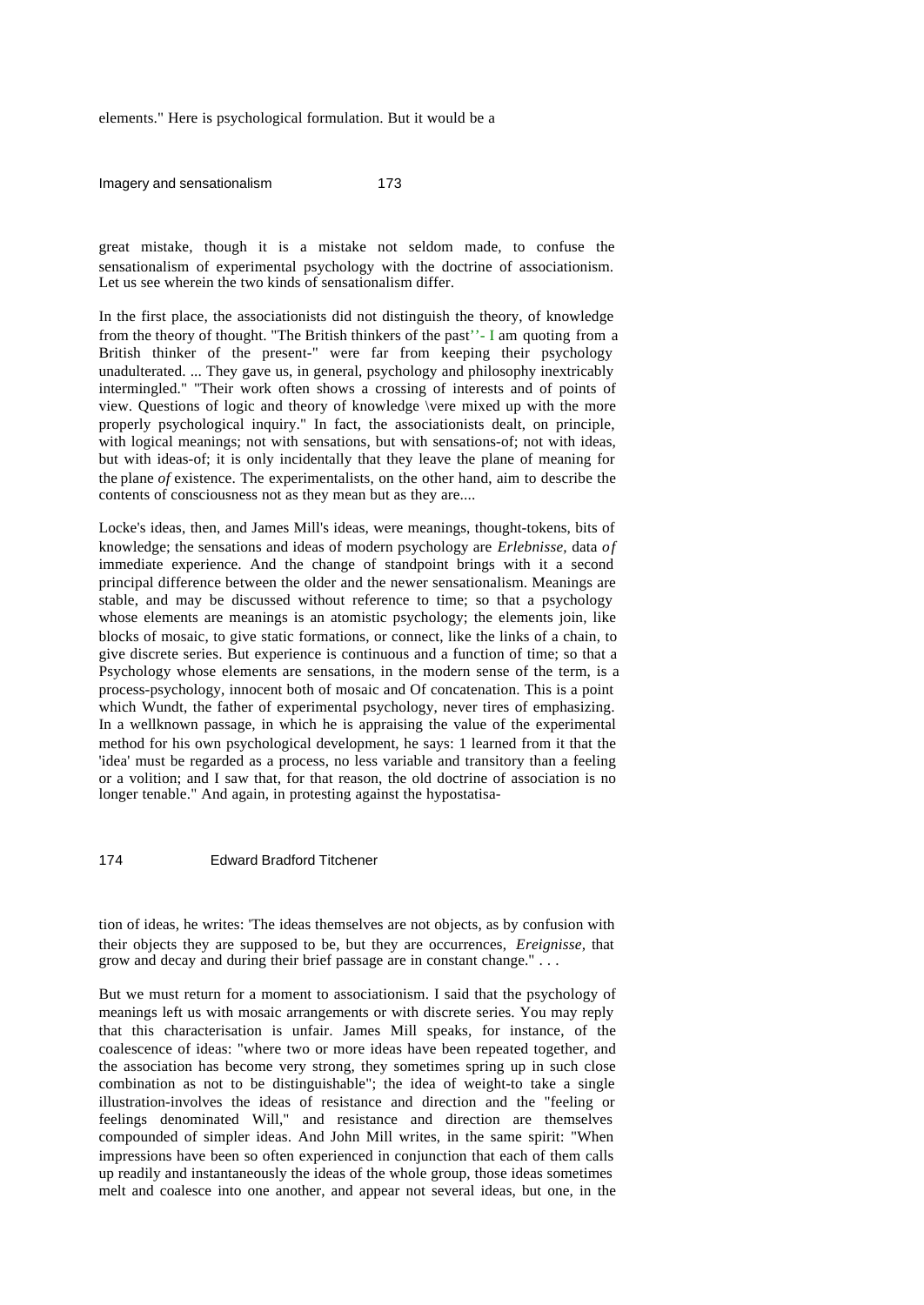same manner as, when the seven prismatic colours are presented to the eye m rapid succession, the sensation produced is that of white.... These therefore are cases of mental chemistry, in which it is proper to say that the simple ideas generate, rather than that they compose, the complex ones." That is from the *Logic.* There is a similar passage in the *Examination of Sir William Hamilton's Philosophy:* 1f anything similar to this [that is, to colour mixture] obtains in our consciousness generally (and that it obtains in many casesof consciousness there can be no doubt) it will follow that whenever the organic modifications of our nervous fibres succeed one another at an interval shorter than the duration of the sensations or other feelings corresponding to them, those sensations or feelings will, so to speak, overlap one another, and becoming simultaneous instead of successive, will blend into a.state of feeling, probably as unlike the elements out of which it is engendered as the colour of white is unlike the prismatic colours." It seems to me, however, that associationism has here fallen out of the frying-pan into the fire. The principle of association, whieh was to be in the world of mind what the principle of gravitation

#### Imagery and Sensationalism 175

is in the world of matter- "Here is a kind of attraction," said Hume, "which in the mental world will be found to have as extraordinary effects as in the natural, and to show itself in as many and as various forms,"-this principle has broken down, and composition has been supplemented by generation, mechanical mixture by chemical combination. 1 see no gain; 1 see rather an equal misunderstanding of chemistry and of psychology. It is, however, a misunderstanding which has been fruitful of bad consequences, and of which we are not yet wholly free. I believe, nevertheless, that experimental psychology has, in the main, transcended the doctrine of mental chemistry. Colour mixture-the illustration chosen by the two Mills and before them by Hartley is, as we all know, not a mixture of visual sensations, but the sensory resultant of the interplay of excitatory processes in the retina. That is a minor matter. But, in general, we have better means than a false chemical analogy for explaining what cannot be explained in terms of a straightforward associationism. We have learned, for instance, to make allowance for complication of conditions; we do not expect, if two sensations are put together, to obtain a simple concurrence of their two qualities; we expect that the synergy of the underlying physiological processes will, in some way, become manifest in consciousness. We may speak of general attributes of sensation, as Ebbinghaus does; or we may speak of *Gestaltqualität,* form of combination, funded character; or we may speak of the organisation of elements in the state of attention. Different systems deal with the facts in different ways, and one Psychologist entertains possibilities that another rejects; but at all events there is no need of a mental chemistry. We have learned, again, that physiological conditions may produce their effect not within but upon consciousness; that nervous sets and tendencies may direct the course of conscious processes without setting up new and special processes of their own. We have learned, also, that such formations as perception and action can be understood only in the light of their history and development; the life of mind is, throughout, subject to a law of growth and decay, of gradual expansion and gradual reduction; what is now, so to say, a mere tag or label upon a dominant formation may, a little while ago, have been itself a focal complex, and the forma-

# 176 Edward Bradford Titchener

tion to which it attaches may, a little while hence, sink to the parasitic level. We have all this knowledge, and much more, to supplement what we know of the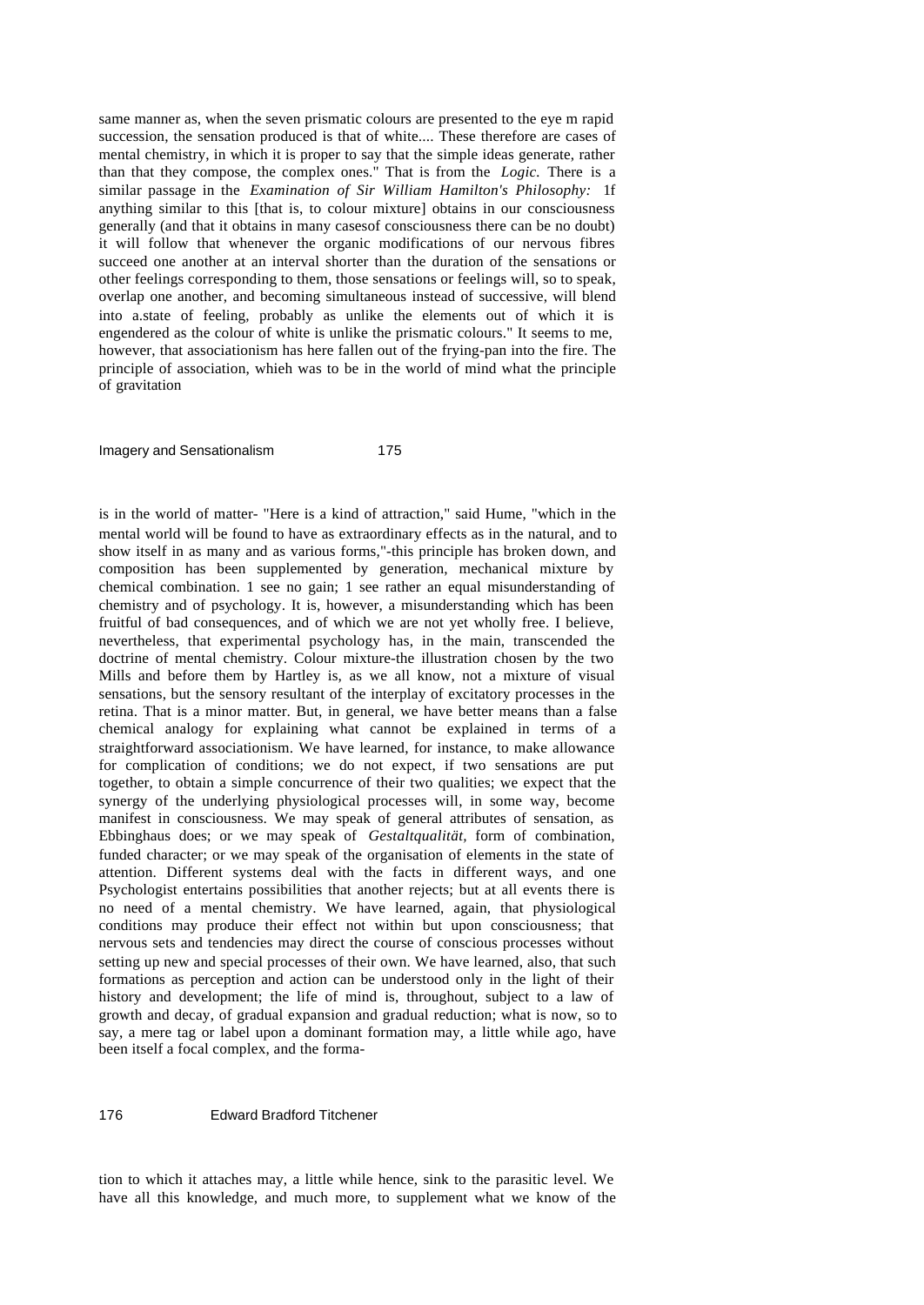mechanics of reproduction, the modem substitute for the laws of association; and there is, surely, good hope that we may work out a psychology of thought without taking any such leap in the dark as John Mill took when he added generation to composition.

1 have mentioned two principal differences between the older and the newer sensationalism. The experimental psychologist deals with existences, and not with meanings; and his elements are processes, whose temporal course is of their very nature, and not substances, solid and resistant to the lapse of time. These differences illustrate, as they follow from, the more fundamental difference of general attitude. Current sensationalism is a result to which we are led by empirical analysis, and its sensations are simple processes abstracted from conscious experience, last terms in the psychological study of mind. The associationism of the English school is a preconceived theory, and its sensations are, accordingly, productive and generative elements, first terms in a logical construction of mind. Associationism, in other words, puts sensations together, as physical atoms or chemical molecules, while modem psychology finds sensations together in the given mental process....

# *The Psychology of Thought*

What shall be adopted ... as the criterion of a mental element? 1 regard as a mental element any process that proves to be irreducible, unanalysable, throughout the whole course of individual experience. Consider, for instance, the processes of sensation and affection. They have certain salient characteristics in common; they suggest the biological analogy of two species of the same genus; I have felt justified in deriving them from a single hypothetical mental ancestor. Nevertheless, I can trace no passage

The Psychology of Thought 177

from the one to the other in the individual mind; they seem to be separate and distinct, so soon as nervous organisation is complete; and they must, therefore, I believe, be regarded by analytical psychology as separate elements. Consider, on the other hand, the attitudes and awarenesses of which we have said so much. If we can trace an attitude back, within the same mind, to an imaginal source; if it thus appears not as original endowment but as residuum, not as primule but as vestige, then I should protest against its ranking as a mental element. Even if there are certain minds in which the derivation is impossible, in which the attitude can neither be identified with sensation and image nor referred with certainty to precedent sensory and imaginal experience, I should still hesitate-so long as there are other minds in which the derivation is possible-to adopt the purely phenomenological standpoint, and to class it outright as elementary; I should prefer to term it a secondary element, or a derived element, and so to distinguish it from the elements proper, as defined a moment ago. Classification is, of course, always a matter of expediency, and 1 have no quarrel with those who difler from me on this particular point. But it seems to me inexpedient to give the rank of element to anything that is not a matter of original and general human endowment.

You see, then, the place that 1 allow to genetic consideration. The misunderstanding to which 1 have referred arises, I imagine, from a confusion of two points of view, which may be distinguished as the analytical and the integrative. The analytical psychologist, even when he is occupied with mind in its development, is always trying to analyse. He may, and he does, protest that it never occurs to him to consider sensation, for instance, the sensation of the adult.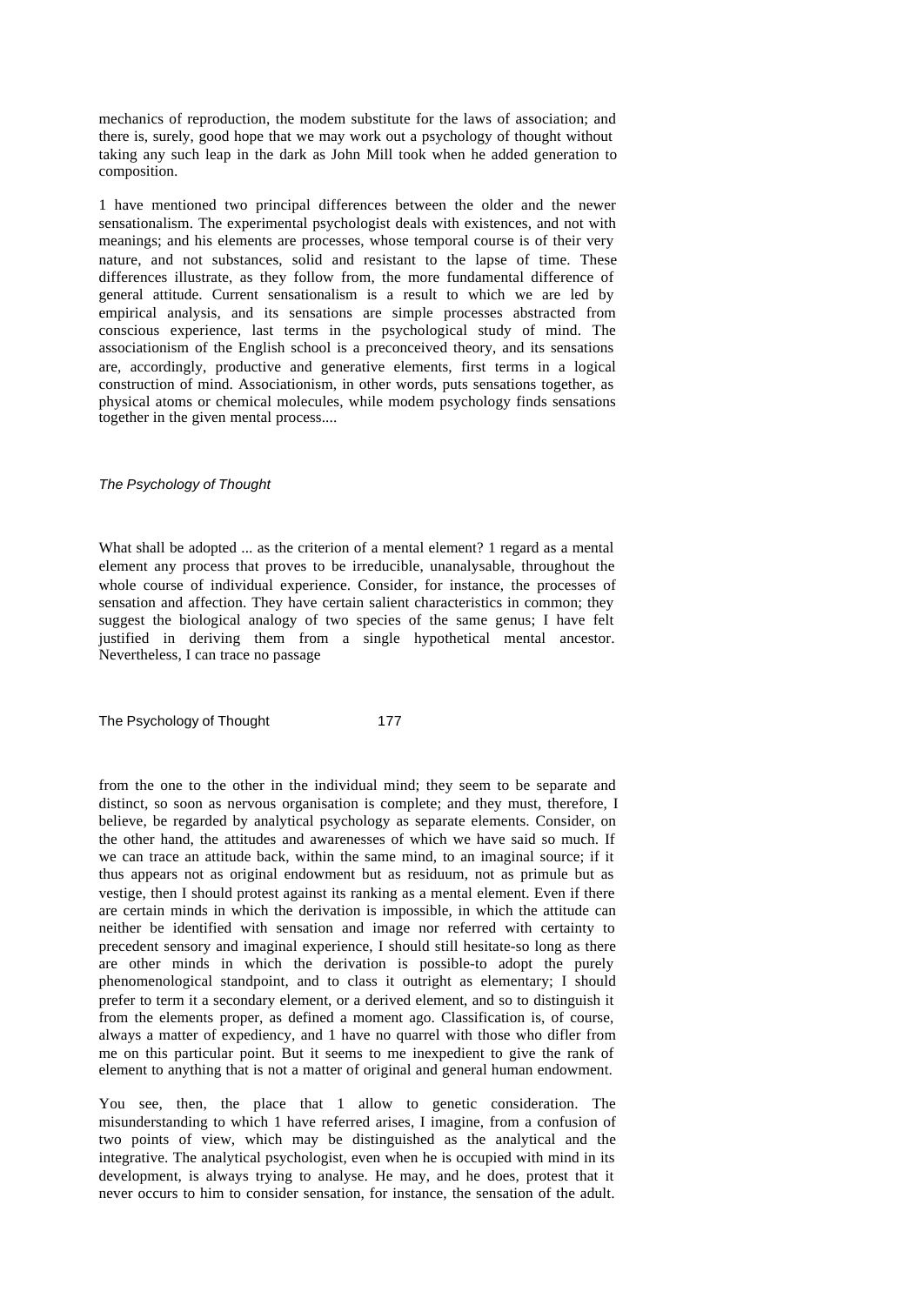human consciousness, as a genetic unit. Nevertheless, what he finds by his genetic consideration must, of necessity, be sensation over again, in some less differentiated form; his problem is analysis, and his results are conditioned by the problem. The integrative psychologist, eager to preserve that continuity of mind which the analyst purposely destroys, and working from below upwards instead of from above downwards, reaches results that, in strictness, are incomparable with the re-

# 178 Edward Bradford Titchener

sults of analysis: as incomparable, let us say as "seasonal dimorphism" and "unstriped muscle." Incomparables, of course, are not incompatibles; but the attempt to compare them, to bring them under a common rubric as facts of psychological observation" or what not, must inevitably lead to misunderstanding.

I have only to add the caution that we must not expect a genetic inquiry to reveal, in every case, a complete series of nicely graded transitional forms. If I may trust some observations of my own, the path that leads, for example, from full imagery to *Bewusstseinslage is* more likely to be broken than continuous consciousness seems to drop, at a single step, from a higher to a lower level; the progress is effected by substitutions and short cuts, rather than by a gradual course of transformation. This, however, is a matter of descriptive detail, and does not affect the principle which is laid down in the maxim.

I assume, thirdly, that consciousness may he guided and controlled by extraconscious, physiological factors, by cortical sets and dispositions; and I agree with Ach that this extra-conscious determination may lead to novel conscious connections, which would not have been effected by the mere play of reproductive tendencies, though 1 do not agree with Messer that the disposition as such is represented in consciousness by a specific experience. In a paper which is intended to form the basis for a theory of thought, a paper entitled "On the Nature of Certain Brain States connected with the Psychical Processes," von Kries, in 1895, worked out a theory of *cerebrale Einstellung,* cerebral set or adjustment, with the main features of which 1 am in entire accord. He distinguishes two types of adjustment, the connective and the dispositional: the former illustrated, in simple terms, by the reading of a musical score in a particular key, the latter by our understanding of abstract words like "red," "triangle." It is needless to point out that a theory of this sort serves admirably to explain the experimental results of Watt and Ach; indeed, Ach's determining tendencies and subexcited reproductive tendencies are merely specialised types of von Kries' connective and dispositional adjustments. And the idea of determination is now so familiar to us that 1 need not further discuss it here, or devote further time to my third and last regulative maxim. 1 pass on to

The Problem of Meaning 179

the problems themselves; and I take up first of all the problem of meaning.

# **The Problem of Meaning**

Some time ago we met with the objection that it is nonsense to call a psychical fact or occurrence the meaning of another psychical fact or occurrence; two ideas are and must remain two ideas, and cannot be an idea and its meaning. I said, in reply,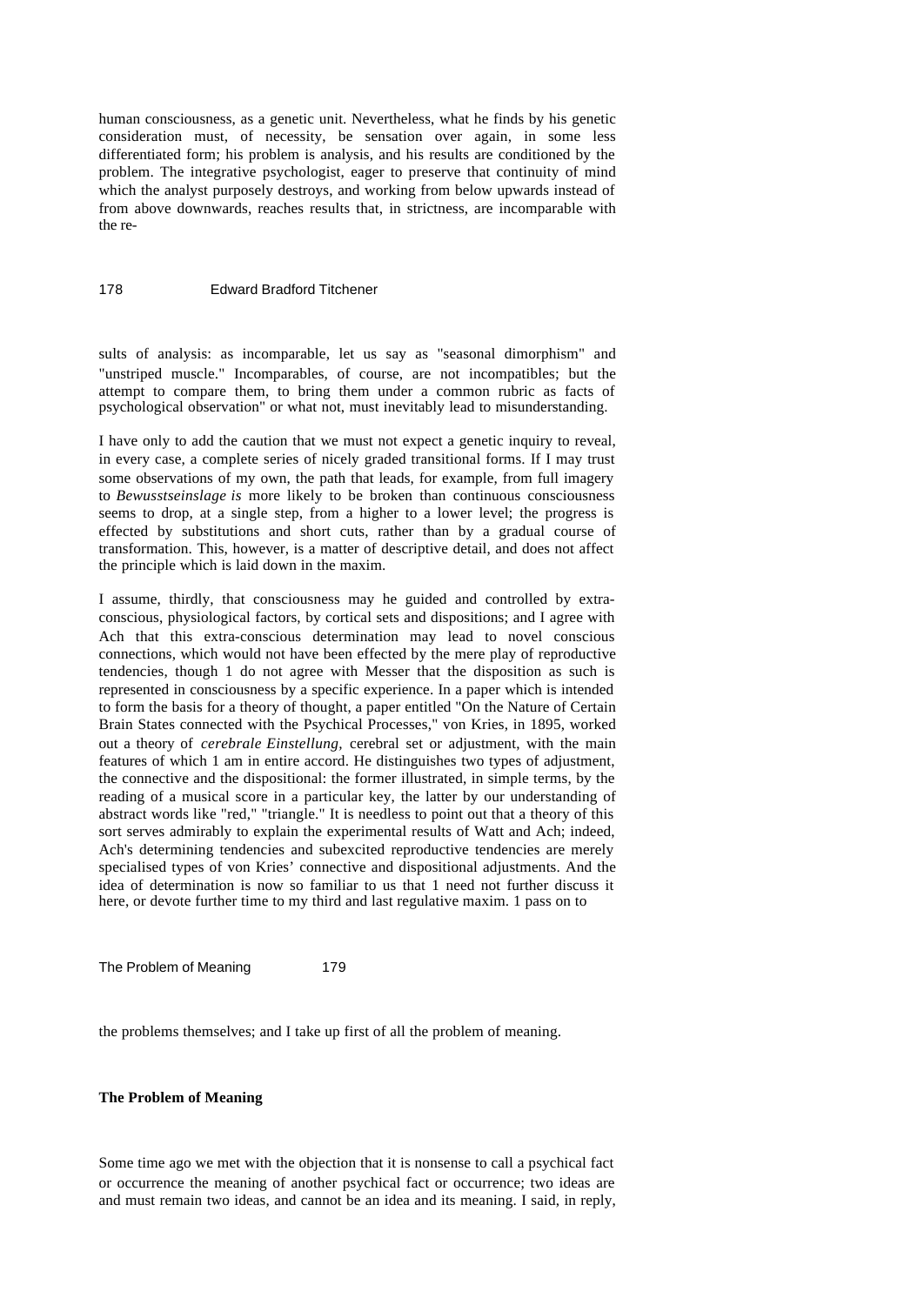that in my belief two ideas do, under certain circumstances, make a meaning. What are the circumstances?

1 hold that, from the psychological or existential point of view, meaning-so far as it finds representation in consciousness at allis always context. An idea means another idea, is psychologically the meaning of that other idea, if it is that idea's context. And I understand by context simply the mental process or complex of mental processes which accrues to the original idea through the situation, in which the organism finds itself-primitively, the natural situation; later, either the natural or the mental. In another connection, 1 have argued that the earliest form of attention is a definitely determined reaction, sensory and motor both, upon some dominant stimulus; and that as mind developed, and image presently supervened upon sensation, this gross total response was differentiated into three typical attitudes, the receptive, the elaborative and the executive, which we may illustrate by sensible discrimination, reflective thought, and voluntary action. Now it seems to me that meaning, context, has extended and developed in the same way. Meaning is, originally, kinaesthesis;

'The term "situation- seems to me to bring out more clearly than any nearer equivalent of *Aufgabe* the part played in determination by the organism itself. Externally regarded, a situation is a collocation of stimuli; but it becomes a situation only if the organism is prepared for selective reaction

upon that collocation. An *Aufgabe,* on the other hand, a task or problem, may be set to any organism, prepared or unprepared. 1 have no wish to press the word: but I here mean by "situation" any form of *Aufgabe* that is normal to the particular organism.

### 180 Edward Bradford TitchenerThe Problem of Meaning , 181

the organism faces the situation by some bodily attitude, and the characteristic sensations which the attitude involves give meaning to the process that stands at the conscious focus, are psychologically the meaning of that process. Afterwards, when differentiation has taken place, context may be mainly a matter of sensations of the special senses, or of images, or of kinaesthetic and other organic sensations, as the situation demands. The particular form that meaning assumes is then a question to be answered by descriptive psychology.

Of all the possible forms, however-and 1 think they are legion two appear to be of especial importance: kinaesthesis and verbal images. We are animals, locomotor organisms; the motor attitude, the executive type of attention, is therefore of constant occurrence in our experience; and, as it is much older than the elaborative, so it is the more ingrained. There would be nothing surprising in the discovery that, for minds of a certain constitution, all non-verbal conscious meaning is carried by kinaesthetic sensation or kinaesthetic image. And words themselves, let us remember, were at first motor attitudes, gestures, kinaesthetic contexts: complicated, of course, by sound, and therefore, fitted to assist the other types of attention, the receptive and the elaborative; but still essentially akin to the gross attitudes of primitive attention. The fact that words are thus originally contextual, and the fact that they nevertheless as sound, and later as sight, possess and acquire a content-character, these facts render language preeminently available for thought; it is at once idea and context of idea, idea and meaning; and as the store of free images increases, and the elaborative attitude grows more and more natural, the context-use of words or word-aspects becomes habitual. The meaning of the printed page may now consist in the auditory-kinaesthetic accompaniment of internal speech; the word is the word's own meaning; or some verbal representation, visual or auditory kinaesthetic or visual-kinaesthetic or what not,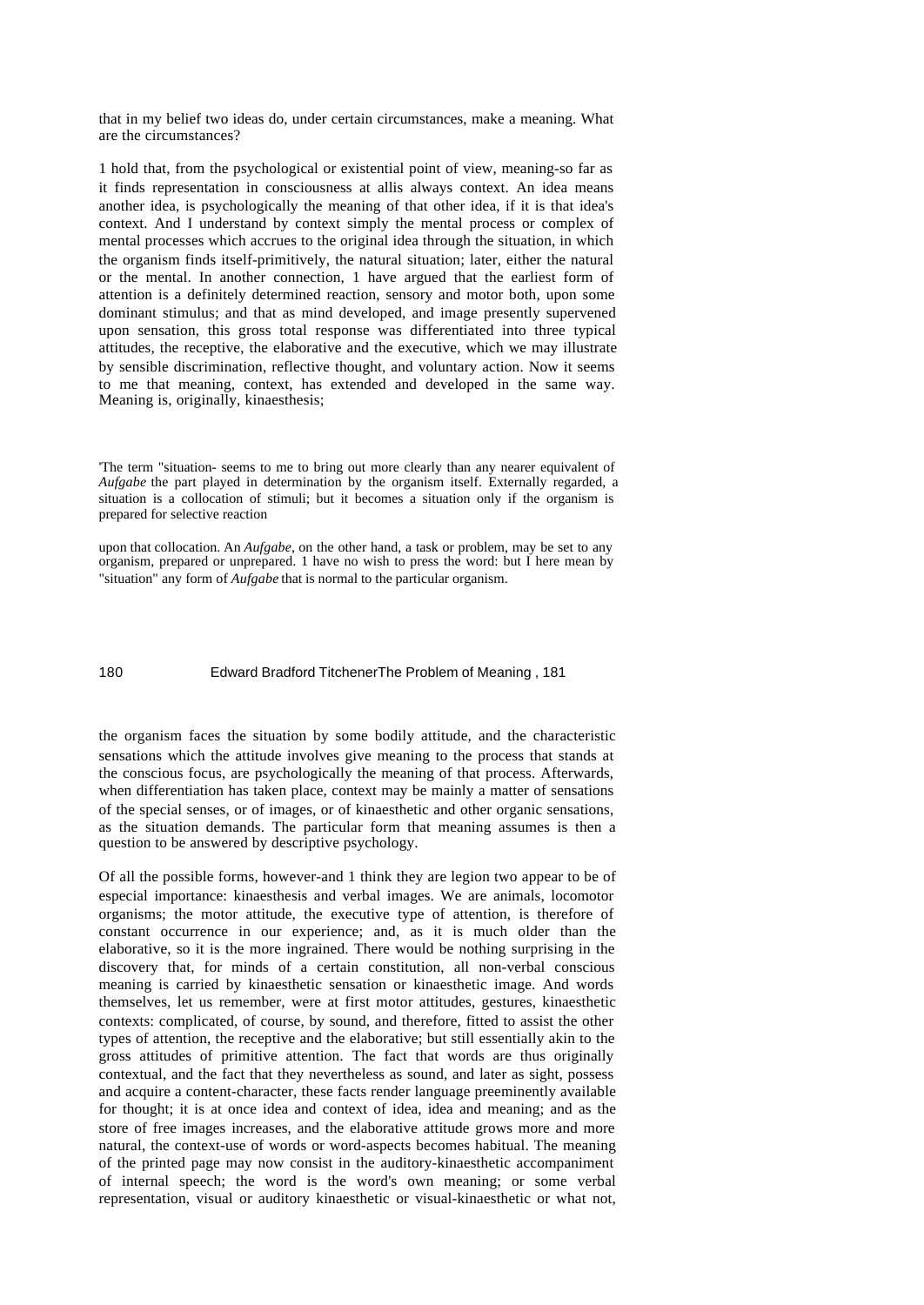may give meaning to a non-verbal complex of sensations or images. There would, again, be nothing surprising-we should simply be in presence of a limiting case-in the discovery that, for minds of a certain constitution, all conscious meaning is carried either by total kinaesthetic attitude or by words.

# 181

As a matter of fact, meaning is carried by all sorts of sensational and imaginal processes. Mental constitution is widely varied, and the meaning-response of a mind of a certain constitution varies widely under varying circumstances. A descriptive psychology, is primarily concerned with types and uniformities; but if we were to make serious work of a differential psychology of meaning, we should probably find that, in the multitudinous variety of situations and contexts, any mental process may possibly be the meaning of any other.

But I go farther. I doubt if meaning need necessarily be conscious at all-if it may not be "carried" in purely physiological terms. In rapid reading, the skimming of pages in quick succession; in the rendering of a musical composition in a particular key; in shifting from one language to another as you turn to your right or left hand neighbour at a dinner table: in these and similar cases 1 doubt if meaning necessarily has any kind of conscious representation. It very well may; but I doubt if it necessarily does. There must be an *Aufgabe,* truly, but then the *Aufgabe,* as we have seen, need not either come to consciousness. 1 was greatly astonished to observe, some years ago, that the recognition of shades of grey might be effected, so far as my introspection went, in this purely physiological way. I am keenly alive to the importance of organic sensations and, as I shall show in a moment, to that of reduced or schematic kinaesthetic attitudes. 1 was not at all astonished to observe that the recognition of a grey might consist in a quiver of the stomach. But there were instances in which the grey was "recognised" without words; without organic sensations, kinaesthetic or other; without the arousal of a mood; without anything of an appreciably conscious sort. I found not the faintest trace of an image-less apprehension, if that apprehension is supposed to be something conscious over and above the grey itself. 1 cannot further describe the experience: it was simply a "recognition" without consciousness.

Nevertheless, you may say, there must have been something there; you would have had a different experience had the grey not been recognised. So a word that you understand is experienced otherwise than a nonsense word or a word of some unknown foreign language. Certainly! But my contention is that the plus

182 Edward Bradford Titchener

1 ,

of consciousness, in these comparisons, lies on the side of the unrecognised, the unknown, and not on the side of the recognised and known. There was plenty of consciousness, in the experiments to which 1 am referring, when a grey was not recognised: the point is that there was sometimes none at all when there was recognition. But let me repeat that this statement is made tentatively, and subject to correction; I believe it to be true of myself, but it requires confirmation from others.

What, then, of the imageless thoughts, the awarenesses, the *Bewusstseinslagen* of meaning and the rest? 1 have, as you may suppose, been keeping my eyes open for their appearance; and we have several investigations now in progress that aim, more or less directly, at their examination. What I have personally found does not, so far, shake my faith in sensationalism. I have become keenly alive, for instance,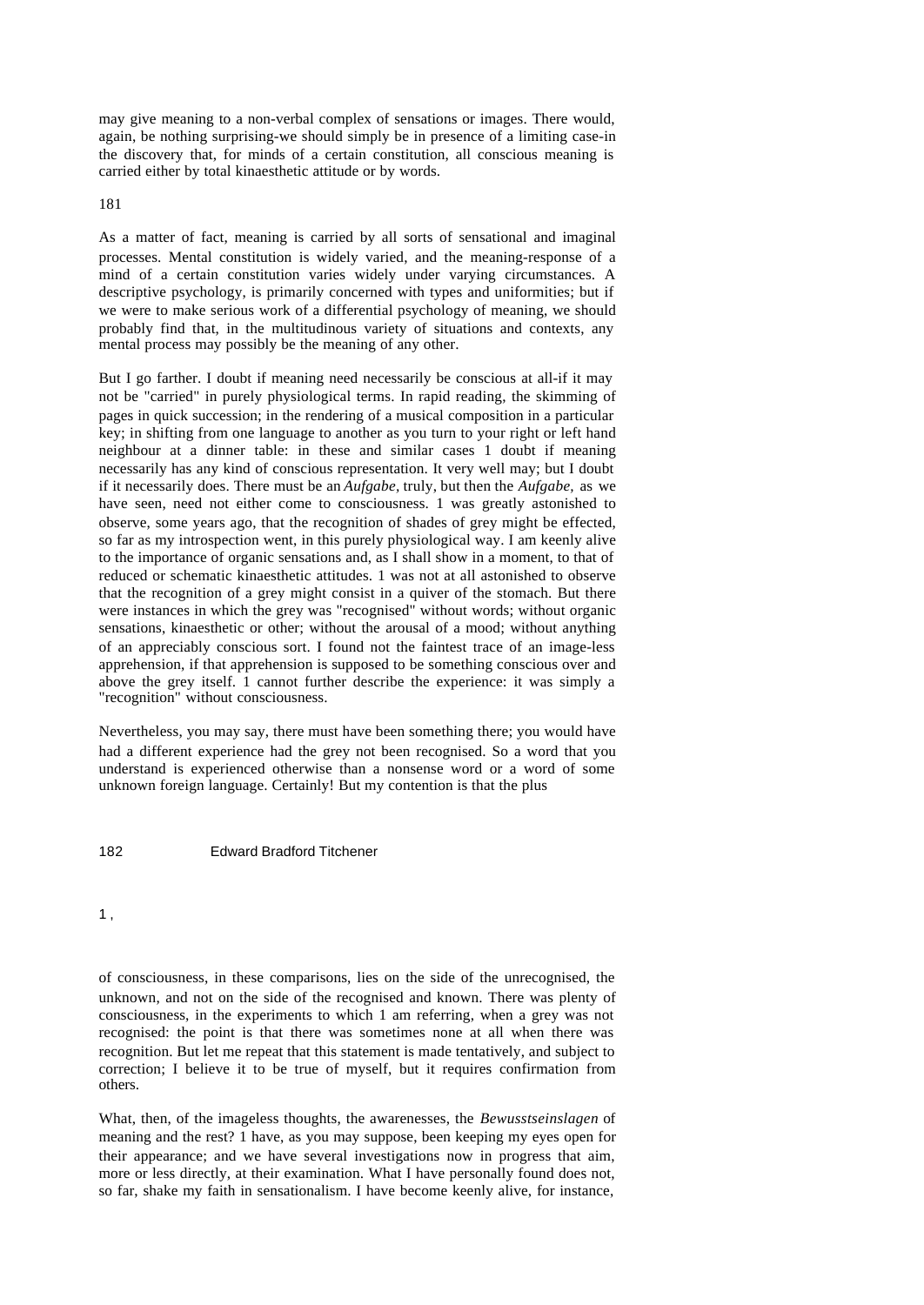to the variety of organic attitude and its kinaesthetic representation. I am sure that when I sit down to the typewriter to think out a lecture, and again to work off the daily batch of professional correspondence, and again to write an intimate and characteristic letter to a near friend- I am sure that in these three cases I sit down differently. The different *Aufgaben* come to consciousness, in part, as different feels of the whole body; I am somehow a different organism, and a consciously different organism. Description in the rough is not difficult: there are different visceral pressures, different distributions of tonicity in the muscles of back and legs, differences in the sensed play of facial expression, differences in the movements of arms and hands in the intervals between striking the keys, rather obvious differences in respiration, and marked differences of local or general involuntary movement. It is clear that these differences, or many of them, could be recorded by the instruments which we employ for the method of expression, and could thus be made a matter of objective record. But 1 have, at any rate, no doubt of their subjective reality; and I believe that, under experimental conditions, description would he possible in detail. I find, moreover, that these attitudinal feels are touched off in all sorts of ways: by an author's choice and arrangement of words, by the intonation of a speaking voice, by the nature of my physical and social environment at large. They shade off gradually into those em-

The Problem of Meaning 183

pathic experiences which I mentioned in the first Lecture, the experiences in which 1 not only see gravity and modesty and pride and courtesy and stateliness in the minds eye, but also feel or act them in the mind's muscles. And I should add that they may be of all degrees of definiteness, from the relatively coarse and heavy outlines of the typewriting illustration, down to the merest flicker of imagery which lies, I suppose, on the border of an unconscious disposition.

I do not for a moment profess to have made an exhaustive exploration of my own mind, in the search for *Bewusstseinslagen.* But if there were any frequent form of experience, different in kind from the kinaesthetic backgrounds that I have just described, 1 think that 1 am sufficiently versed in introspection, and sufficiently objective in purpose, to have come upon its track. I have turned round, time and time again, upon consciousnesses like doubt, hesitation, belief, assent, trying to remember, having a thing on my tongue's tip, and I have not been able to discover the imageless processes. No doubt, the analysis has been rough and uncontrolled; but it has been attempted at the suggestion of the imageless psychologists, and with the reports of their introspections echoing in my mind. Bühler thoughtelements' I frankly disbelieve in. The unanalysable and irreducible *Bewusstseinslagen* of other investigators may, I conceive, prove to be analysable when they are scrutinised directly and under favourable experimental conditions. If they still resist analysis, they may perhaps be considered as consciousnesses of the same general sort as my attitudinal feels, but as consciousnesses that are travelling toward the unconscious by another road. It is conceivable, in other words, that while, in my mind, the attitudes thin out, tail off, lose in bulk, so to say, as they become mechanised, in minds of a different type they retain their original area, their, extension, and simply become uniform and featureless, as a variegated visual surface becomes uniform under adaptation. If that hypothesis is worth consideration, then the first problem for experiment is, as I have earlier suggested, to trace this course of degeneration within the same mind. Whether the featureless fringes or backgrounds shall be classified as a secondary kind of mental element-in any event, as we have seen, a question of expediency-would then depend upon the suc